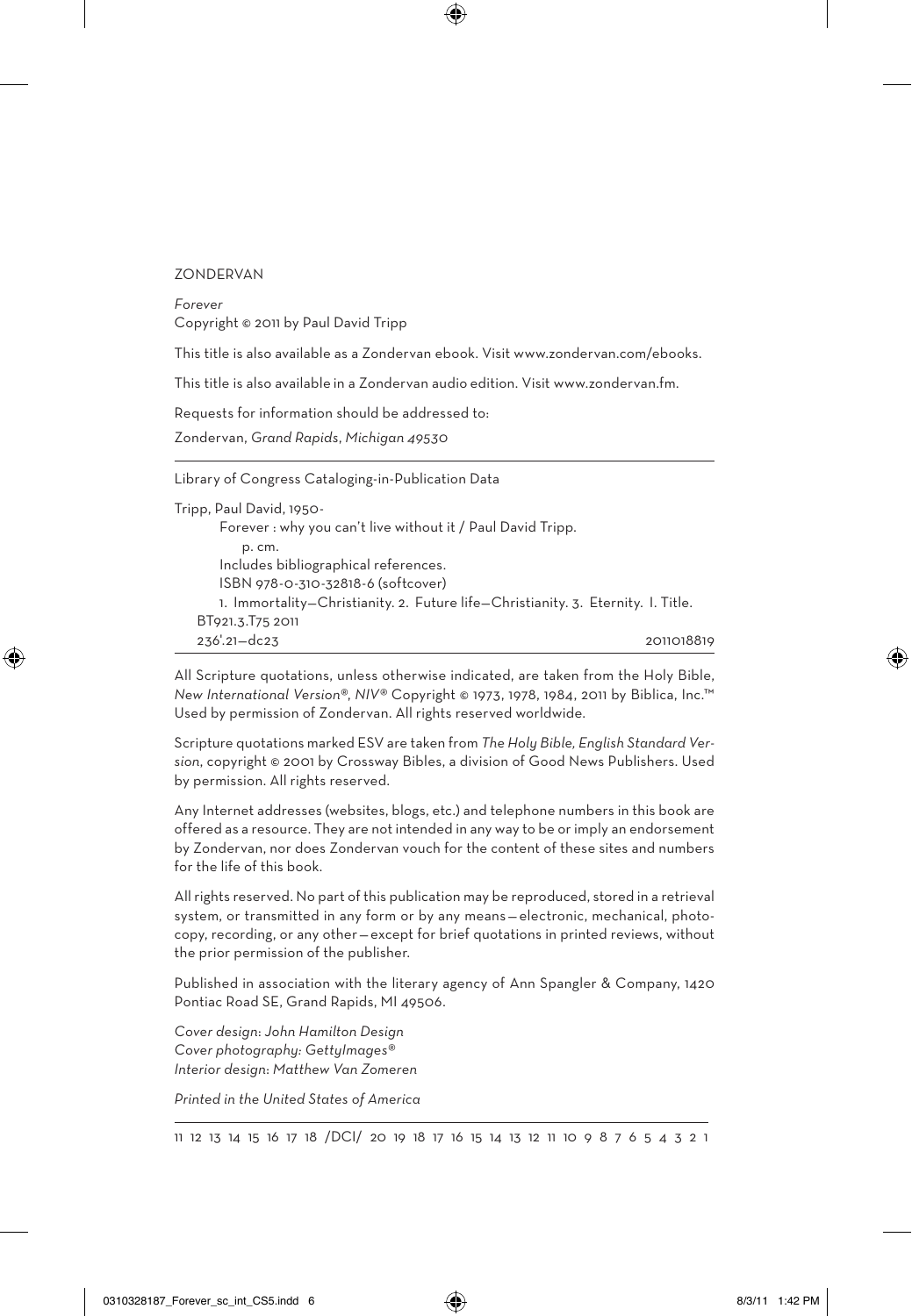# CONTENTS

| 2. The Pack-It-All-In Mentality  29                                                             |
|-------------------------------------------------------------------------------------------------|
| 3. The Bad News You Can't Escape 40                                                             |
|                                                                                                 |
| 5. Grace Frees Us to Live with Eternity in View  66                                             |
| 6. Why Is Faith Sometimes So Miserable? 78                                                      |
| 7. Hope Can't Live without Forever  92                                                          |
| 8. Suffering Is Harder When You Have No Forever 107                                             |
| 9. Forever and Your Relationships  123                                                          |
| 10. Forever and Parenting 138                                                                   |
|                                                                                                 |
| 12. Forever and Your God 169                                                                    |
| 13. My Forever Story  183                                                                       |
| 14. The Joy of Forever, Right Here, Right Now. 193                                              |
| $Notes \ldots \ldots \ldots \ldots \ldots \ldots \ldots \ldots \ldots \ldots \ldots \ldots 205$ |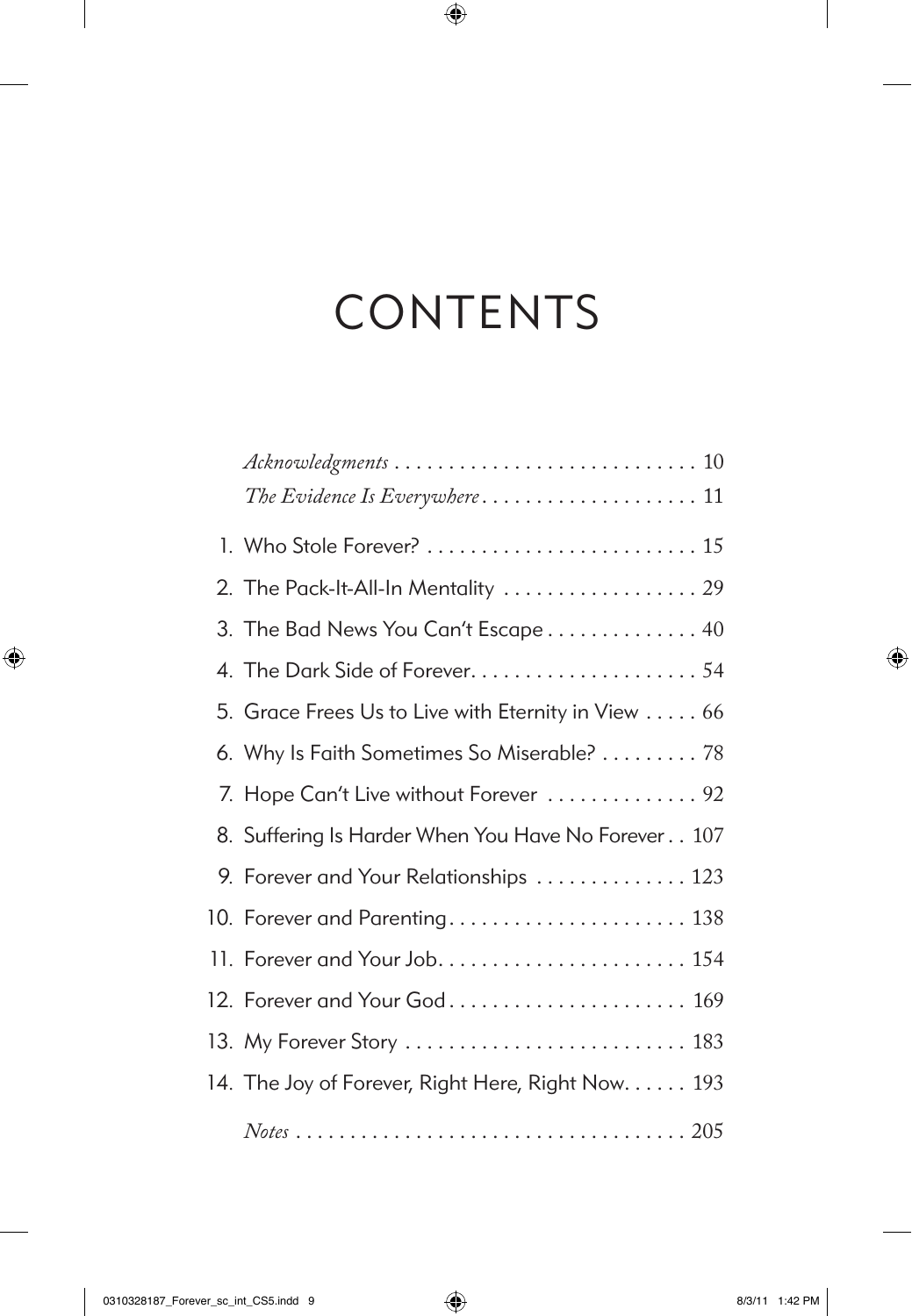## The Evidence Is Everywhere

Why is it so hard for us to be satisfied?

Why do so many of our marriages struggle over the long run?

Why do we have such a hard time getting along with family and friends?

Why do we carry around so much debt?

Why do we stand in front of full closets and say we have nothing to wear?

Why do we look into fully stocked refrigerators and say we have nothing to eat?

Why do so many of us consistently spend more than we earn?

Why do we struggle so much with envy?

Why does our culture tend to be overdrugged and oversexed?

Why do we spend so much on making sure that we are incessantly entertained?

Why do our trials paralyze us more than they should?

Why do people disappoint us so easily?

Why does life in the here and now never seem to deliver what we hoped it would deliver?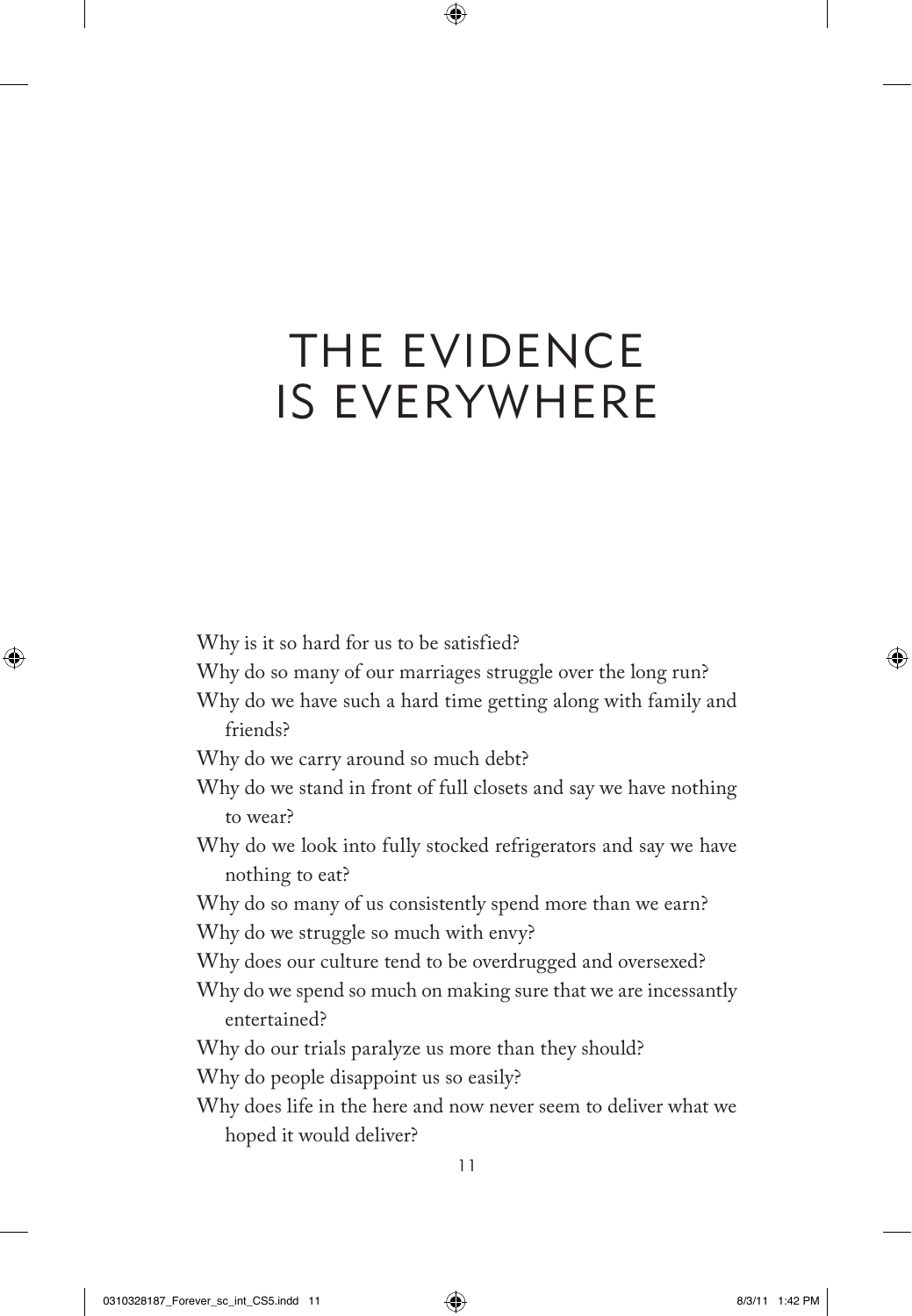Why?

Where do you go, where do you look for answers to questions like this? What helps you to understand life? We all want to do it. We're all investigators trying to solve the mystery that is our own life. We all ask questions, and we all search for answers. At times, not knowing and not understanding doesn't bother us because we are locked in our busy schedules, distracted by the details of life or thankful that our life is comfortable at the moment. At other times, not knowing is painful and scary because we are facing something we can't ignore but are unable to make sense of.

Where do you look for meaning and purpose? What do you reach for to give you that inner rest and well-being that every one of us seeks? What unpacks and explains life for you? All of us want to think that what we believe is true. All of us want to think that we are living life the way it is meant to be lived and are prepared for what is to come. But the evidence is that many of us aren't. The evidence is all around us: *something is wrong.*

I saw this evidence again and again as I sat with clients in life-changing moments of disappointment, anger, confusion, and grief. I helped them tell their stories so I could interpret their stories from the unique perspective of the one story that could make sense of it all: God's story, unfolded in the pages of the Bible. I listened to the man who had lost his job and in so doing had lost himself, the woman dealing with marriage disappointment, or the person who was simply lost in the middle of his own story.

Again and again I sat there thinking, "What I need to do is give eternity back to this person." It became increasingly clear that many of the people I counseled were struggling because there was a critical element in their story that they either never knew or had completely forgotten. And it wasn't too long after reaching this conclusion that I began to admit to myself that I was more like the people I counseled than unlike them.

Like them, I often lived as an eternity amnesiac. I, too, often lived with the unrealistic expectations and functional hopelessness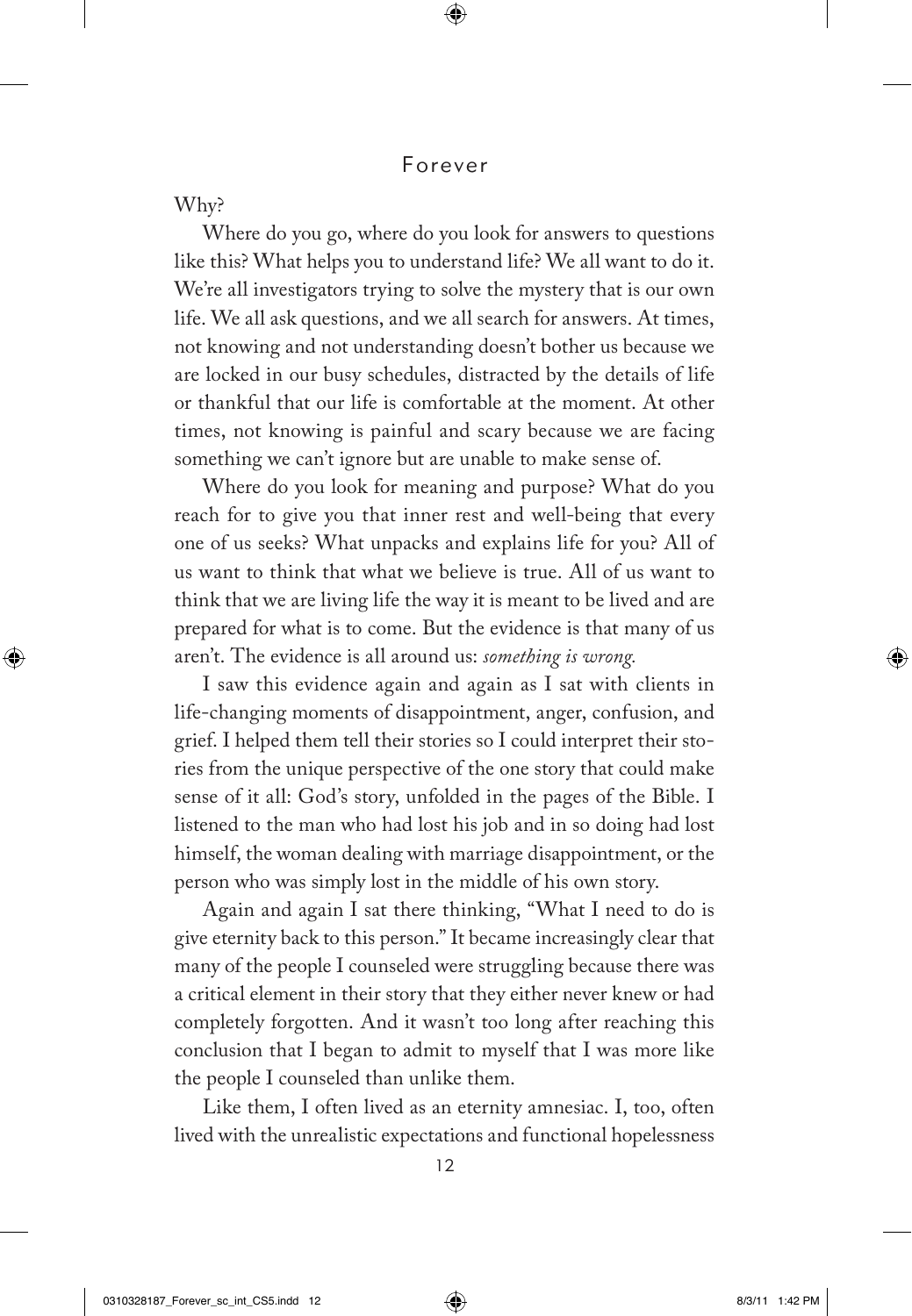### The Evidence Is Everywhere

that always results when you tell yourself that this life you have right here, right now, is all there is. I was confronted with the fact that in very significant ways, at street level, we don't always live in a way consistent with what we confess to believe.

One of my reasons for writing this book was to tell the story of the many people whom God brought my way in dark passages of their lives. (Of course, I have altered the details of their lives to protect their identities.) I wanted to do more than tell their stories; I wanted to tell my story. But I wanted to do even more than that. I wanted to help you understand our stories and yours from the unique perspective of forever so you would begin to understand that the unshakable promise of the future grace of eternity does more than give you hope for the future. No, embedded in the promise of a future is the guarantee of grace for what you're facing right here, right now. You see, the God of eternity enters your story in the here and now, or he couldn't guarantee your future. And that makes all the difference in the world.

Perhaps you too have pockets of confusion. Maybe there are moments when you feel overwhelmed. Maybe you're near someone who has lost hope. Perhaps there's a place in your life where you are looking for a reason to continue. Keep reading and you will find people like you, but you'll find more. You'll find the most beautiful story ever told. It is the only story big enough to make sense out of our little stories, and it is the only story that guarantees the one thing you and I daily need: grace.

The book you are about to read is not written only out of my own experience or my parents' wisdom. It looks at life based on the wisdom of the Book of books, the Bible. The Bible is God's origin-to-destiny manual for living. There is no more reliable place to look to understand life, even at street level, than the Maker's book, the Bible.

God's Book is so rich and deep that you can pull on the thread of one theme and gain more practical, life-shaping wisdom than you ever would have imagined possible. So in this book I've taken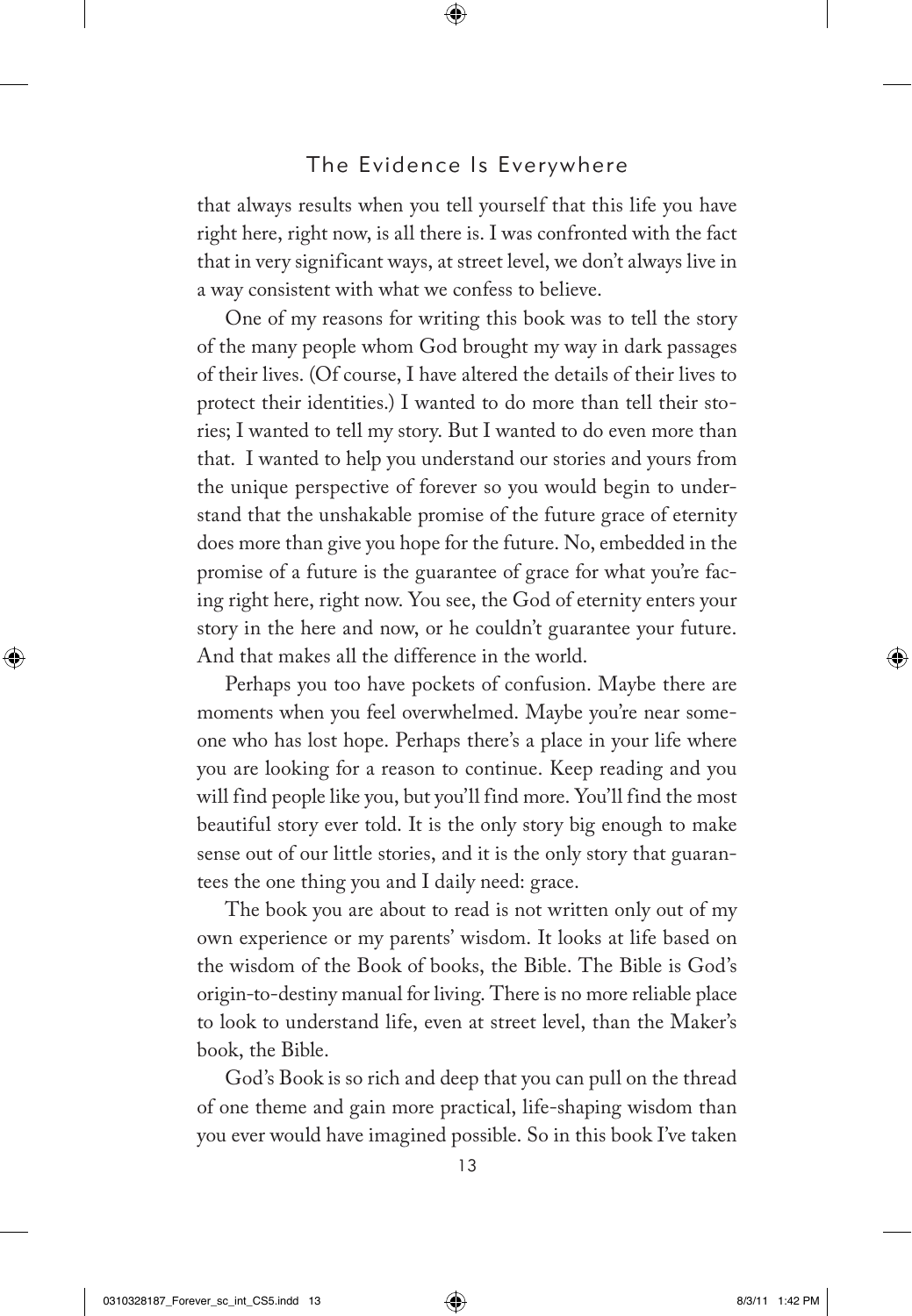one wisdom perspective from God's Word and looked at life from that perspective— the perspective of eternity.

The story of the Bible doesn't end with this world that we are all living in right now. What would seem like the last chapter, death, really isn't the last chapter in God's story. The Bible welcomes and requires you to face the inescapable reality of life after death. This present life is not all there is. There is a forever on the other side of this life. Eternity is not a mystical creation of overly spiritual people. Forever is a reality. It is the product of God's plan and design. And once you believe in forever and live with forever in view, not only will you understand things you have never understood before, but you will live in a radically different way than you did before.

So I invite you to step off the treadmill of your busy life and consider what life looks like when viewed through the lens of forever. What if this present life is not a destination but a preparation for a final destination? What if you and I have forever hardwired inside of us? What if this life really does have consequences in the next? What if human beings were created to live forever? What if you can't make sense out of life without eternity?

Then what?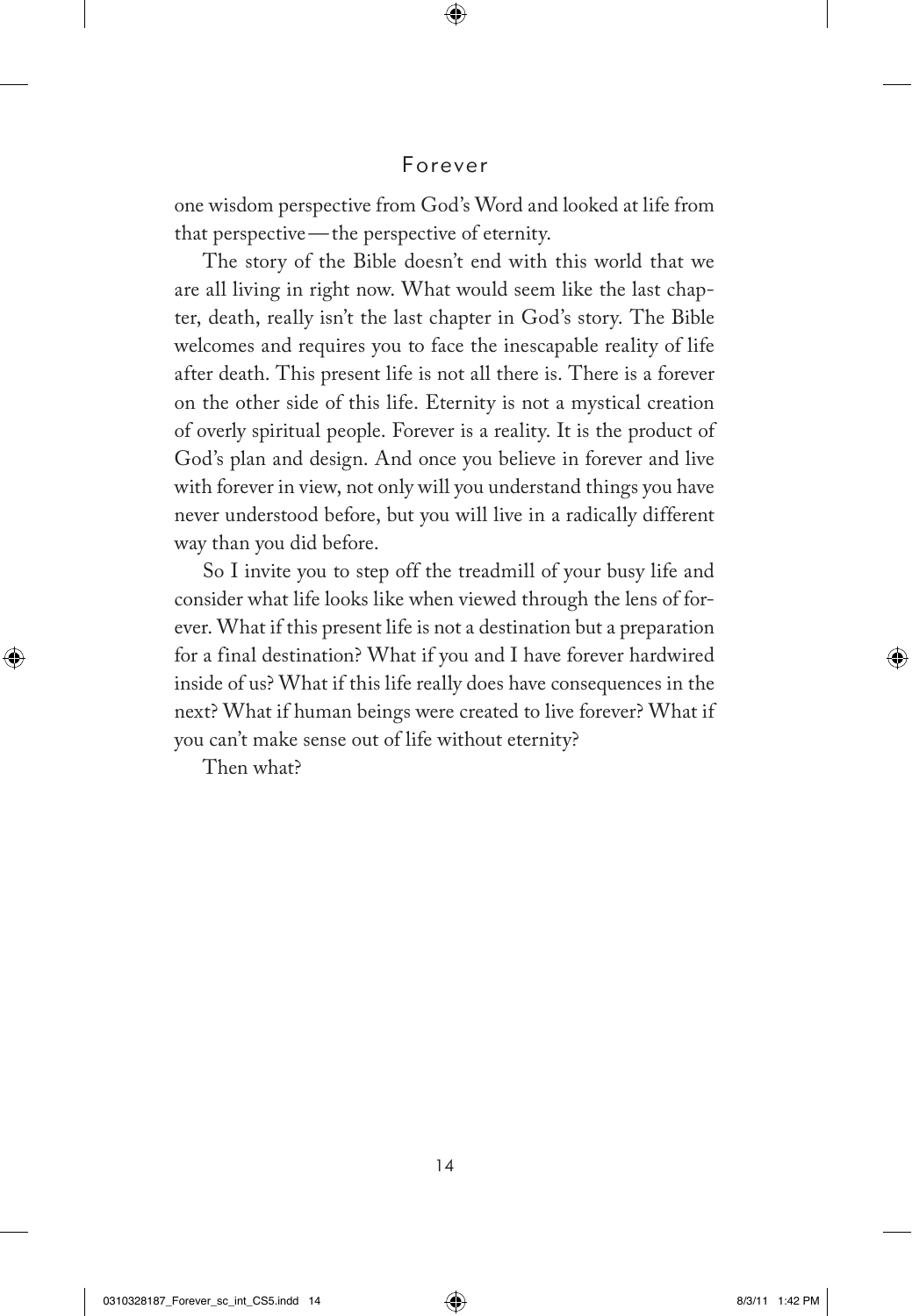Chapter One

## WHO STOLE FOREVER?

No matter who you are, where you are, and how old you are, you long for a perfect world and struggle with the fact that the address where you live is anything but perfect. The young couple getting married have visions of the perfect marriage free from the struggles that they have seen others have. The pregnant mom dreams of giving birth to a perfect baby, easy to parent in every way. We imagine the perfect meal, the perfect job, the perfect vacation, the perfect house on the perfect street, the perfect friendship, and the perfect retirement. The list is endless. We're all dreamers because we all have forever wired inside us. It's hard for us to be content with the world that is, because all of us have an inclination to crave for what could be. We're not perfect, the people we live with are not perfect, and the world around us surely isn't perfect, yet the dream lives on in unrealistic expectations and dashed hopes. We are forever people; it is the way we were designed. We were created to live in a perfect world where death didn't exist and where life would give way to life on into eternity. So we hope much, dream much, imagine much, groan much, sorrow much, and cry much.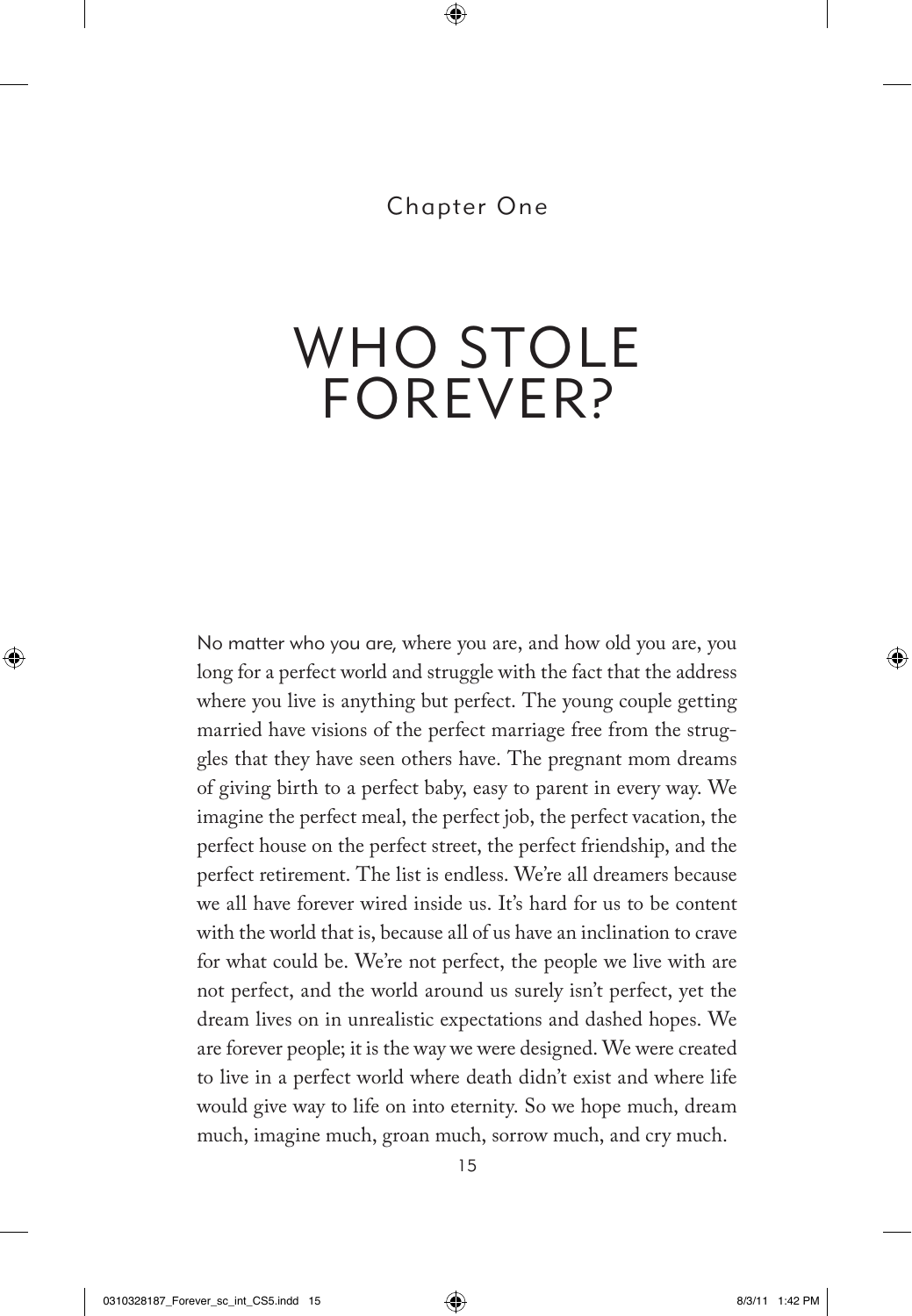Every human being recognizes that this is not the way things were meant to be. Children aren't supposed to grow up and never know their biological parents. Husbands and wives were not meant to leave one another in the heat of acrimony, hurt, and selfishness. Boys and girls aren't supposed to live in the daily fear of the mockery of peers. Pleasurable experiences and substances aren't supposed to have the power to addict us. The world shouldn't be scarred by violence and war. Your skin color shouldn't be a reason for being rejected. Human beings were not meant to use other human beings for their own pleasure. Government was meant to protect people, not to use people to consolidate its own power. Human lives were not meant to be cut short by hunger, natural disaster, or disease. Innocent peoples' futures were not meant to be destroyed by political and financial scams. A person's capacity to hope was never intended to be kidnapped by false hope. Daughters were never meant to despise their mothers, or sons their fathers. Siblings were never meant to spend their developmental years in daily conflict with one another. The soil of earth was never designed to grow weeds better than it produces food and flowers. No person was meant to go to sleep with tears or wake up with anxiety or dread.

In some way we all get it. At some level we all understand. No, we may not have stopped to meditate on it, and we may not be able to articulate the sense that we carry around, but we all know this is not the way things were meant to be. So we imagine, we dream, we hope and pray. We kick the chair in frustration, hang up the phone in anger, or silently cry in hurt. We have forever inside us, and it creates a natural disappointment with the brokenness of the here and now. Let me show you what I mean.

## Dreams of a Perfect World

He looked out the window of his penthouse in Philadelphia onto the lush greenery of Rittenhouse Square, but he didn't notice it;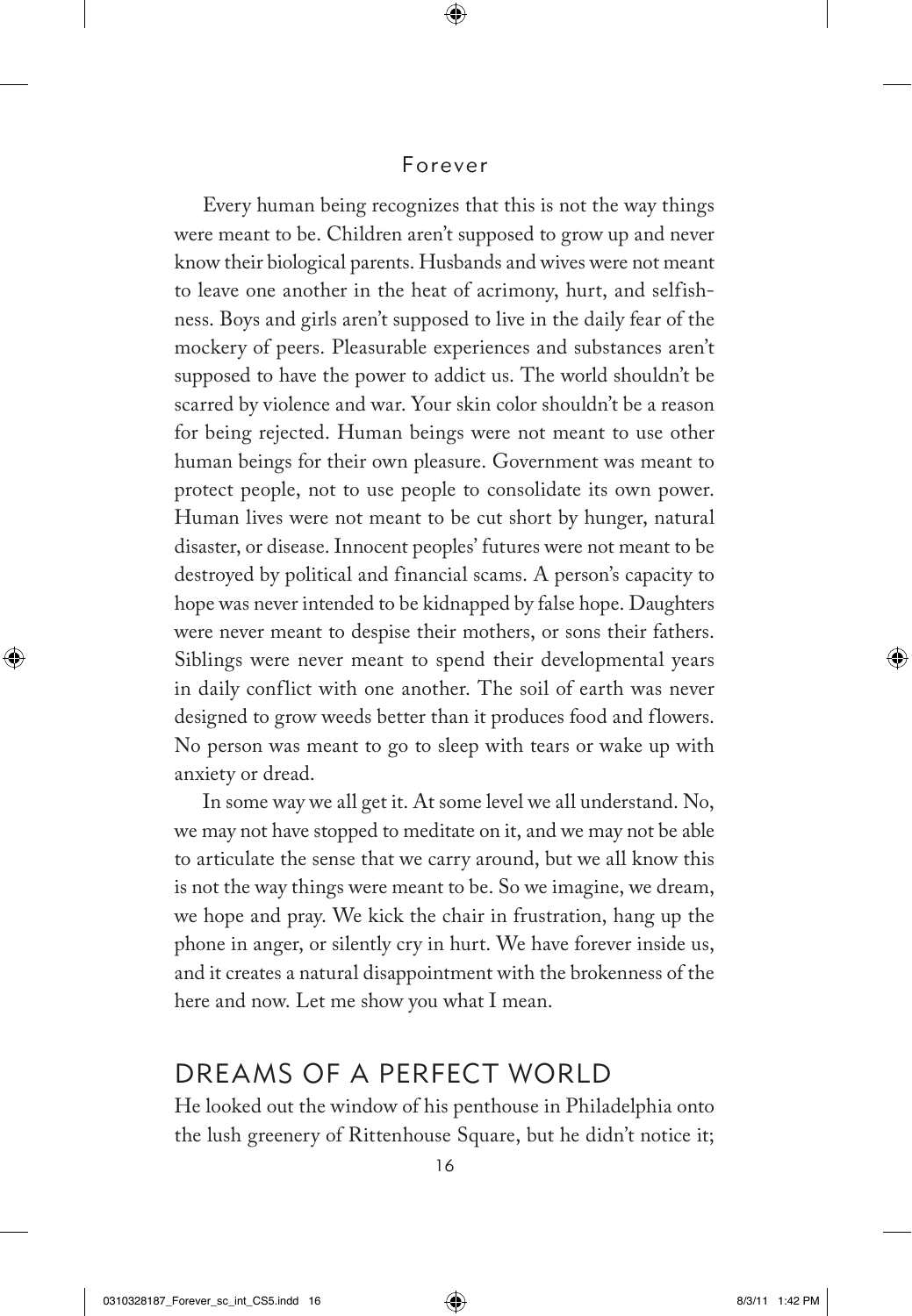## Who Stole Forever?

Josh was too deep in his thoughts. The last five years had been a row house to penthouse ride. The pharmaceutical company that hired him had exploded with growth, and Josh was a benefactor. He had always dreamed of this kind of success, and he had worked hard to get where he was. From his clothes to his car to his penthouse, Josh had acquired all the accoutrements of success. But what occupied his thoughts and what drove him crazy was one inescapable fact: he wasn't happy and he didn't feel fulfilled. Sure, he enjoyed the things that he was now able to afford, and when he was out with his friends, he could laugh with the best of them. The quiet moments were what got to him. What he felt just before he went to sleep or when he was in that "still lying in bed, but I've got to get up" fog was what he hated. He had worked hard for many years. He had delayed getting married. He had been willing to alienate friends and crush competitors to be able to experience what he thought would be the good life, and now that he had it, it just didn't mean what he thought it would mean.

No, Josh wasn't about to quit his job and sell the penthouse, but he was tired of having it all and feeling as though he didn't.

Sally couldn't believe it was still dark outside as she was yanking on her sweats one more predawn time. The alarm had somehow fit into that final early morning dream before the dream evaporated and she realized she was being summoned to face another day. She could already hear the kid noises down the hall reminding her that there wasn't much time between putting on her sweats and putting the kids on the bus. Her mind began to buzz through the breakfast menu, a mental assembly of lunches, and an assessment of what clothes were clean and ready for each child to wear. She walked down the hallway, and as she stretched and yawned, she wondered how she pulled it off day after day.

It seemed at times as if her life was living her rather than her living her life. Her husband's voice yanked her back to reality, announcing that he had an early meeting and was about to leave.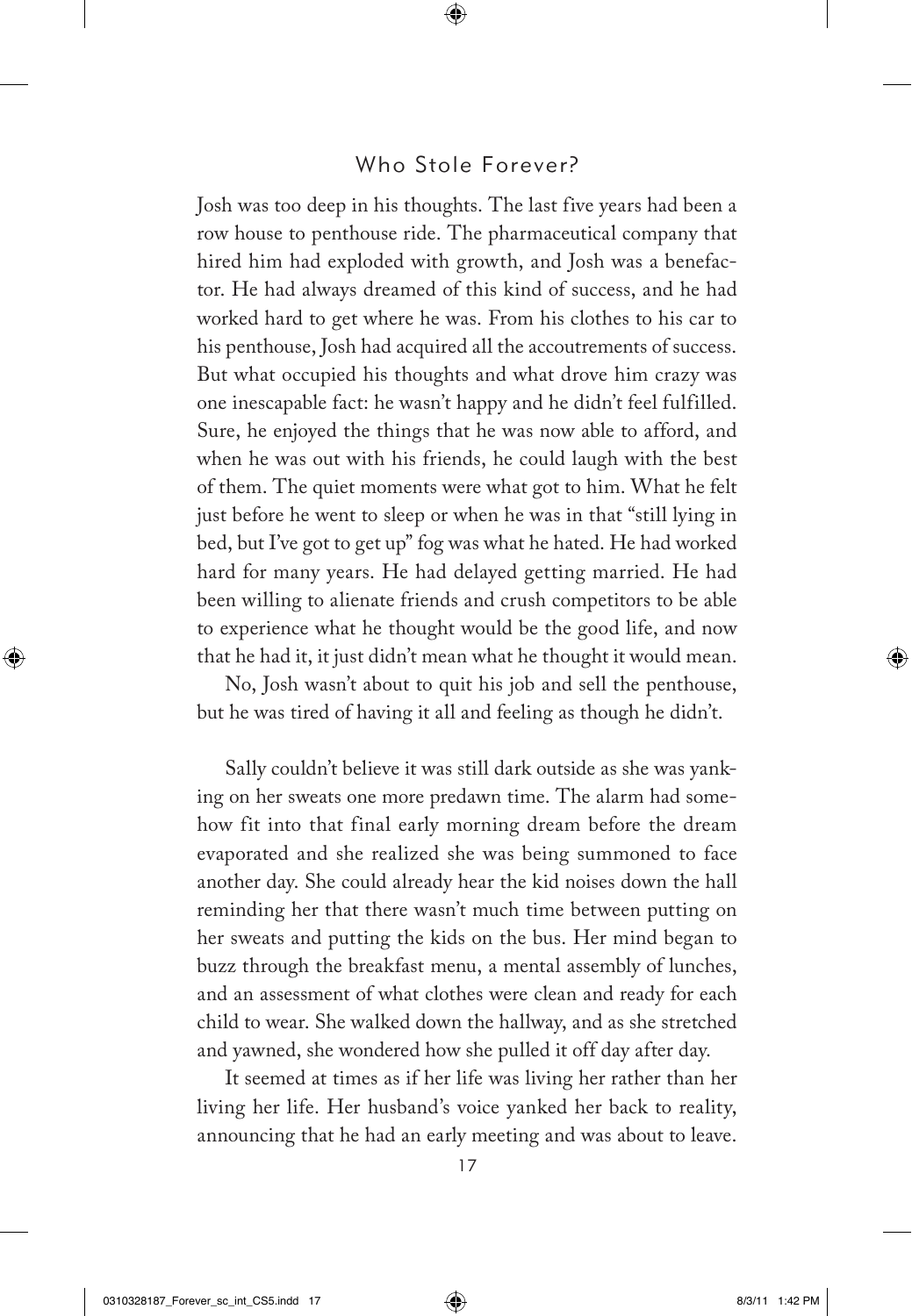Sally yelled an "I love you" as she chased their son Jared down the hall, carrying the clothes he didn't really want to put on. She could probably make breakfast and lunches with her eyes closed, and it seemed that was exactly what she was doing this morning.

After the final kid was on the final bus, Sally sat slumped on the big leather couch in the family room with the requisite cup of Earl Grey tea, and she had trouble remembering the morning she had just been through. Had she been patient with the kids? Were they all dressed appropriately? Did they all eat breakfast? What in the world was in their lunches?

Often on these frenetic school mornings, Sally's head wasn't in her own life. She had begun to feel that most of the time she was elsewhere. It was not that she was unhappy or that she wanted out. Sally loved Jack, and she had always wanted children. The routine was what got to Sally. It felt like the proverbial roller coaster that never stops but goes and goes and always ends up at the same place. Is this what life was about— repetitive routines on an endless stream of similar days?

Sally didn't want to change anything, but as she got up to restore order to the kitchen, she told herself that she was not satisfied with what she was feeling.

Josh and Sally, two people who seem to be different from each other, are deep down very much the same. They share the same dream, and they are in the middle of the same struggle. Hardwired inside each of them is a desire for life to mean something, for it to be going somewhere. Hardwired inside of each of them is distaste for meaninglessness. Hardwired into the very cells of their personhood is a thing called eternity. Deep inside them is a cry for forever.

The curse of the old man at his inability to get his leg to do what it was meant to do is a cry for forever. The hurt inside the teenager who has been mocked by a peer is more than adolescent angst; it is a cry for forever. The whimper of the toddler who has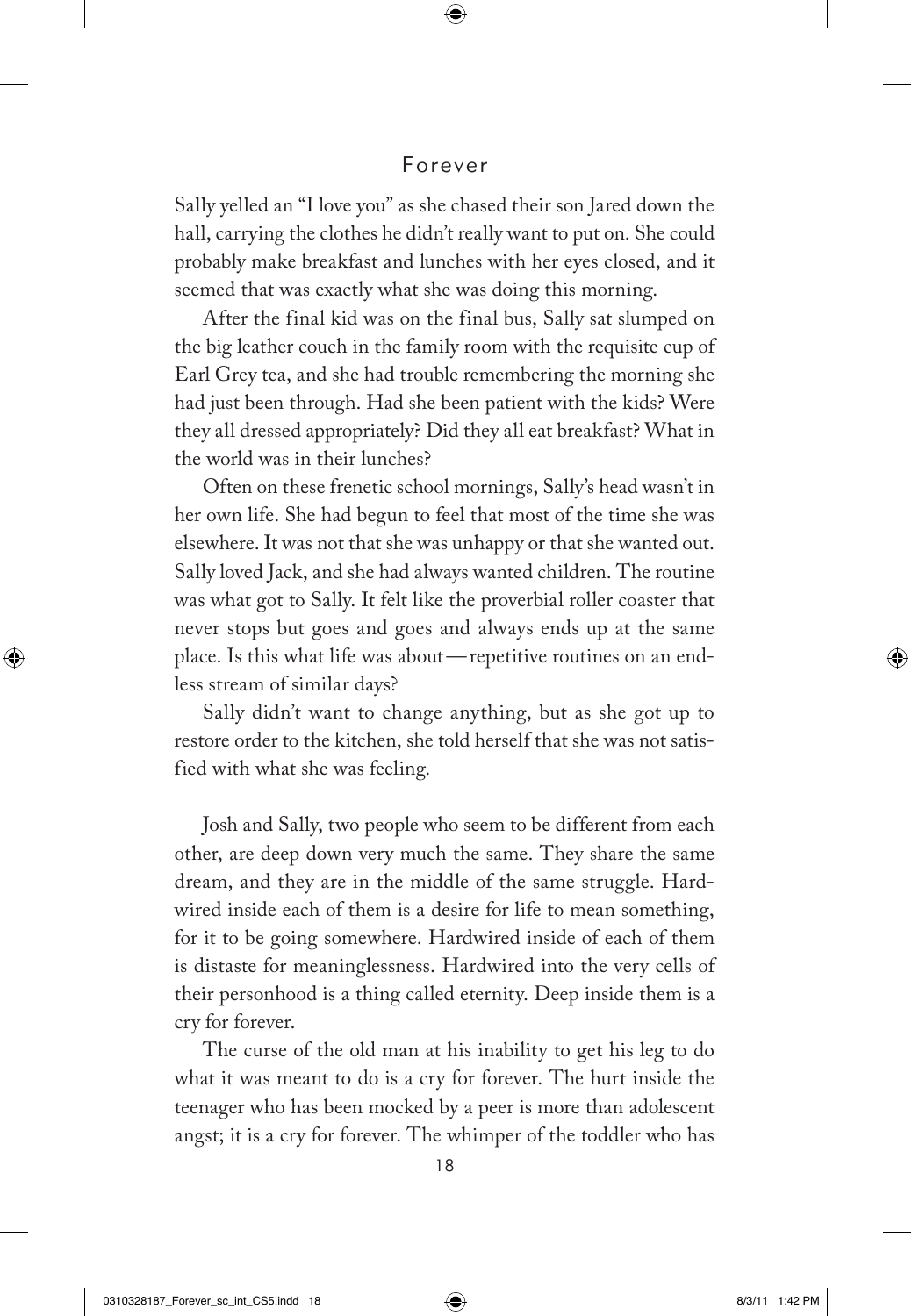## Who Stole Forever?

had a toy wrenched from his hands by his older brother is more than a scream of protest; it is a cry for forever. The tears of a mom at the end of a talk with a lost and wayward son are more than tears of parental grief; they are the tears for forever. The anger of the man who has just been laid off by a boss who didn't seem to care is more than anger at a career injustice; it is a plea for forever. The sad silence around the casket of a dear one is more than the silence of the bereaved; it is a wordless longing for forever. The frustration of the erstwhile gardener that weeds grow faster than the flowers is more than a fight with the forces of nature; it is a wish that forever would come.

Forever is more than a hope and a dream. It is more than a theological formulation. It is more than a distant spiritual expectation. The Creator placed forever inside you. Longing for eternity doesn't mean you're spiritual; it simply means you are human. Life that never ends was the Maker's original plan.

Now, I'm not saying that we all live with a consciousness of forever or with an intentionality about life that is formed by a belief in forever. I'm not talking about forever as an essential piece of our theological paradigm. I'm not talking about how you are thinking about eternity or what you are doing about eternity. I'm talking about something God wired inside you when he made you. If you are a human being, you are a forever being. So much of your distress at what is, is really a hunger for what will be. It is just the way you were made. You may not have been aware of it, but this longing for paradise is an essential part of what makes you human and on a moment-by-moment personal quest. Yes, paradise has been hardwired inside all of us.

You may escape formal religion. You may avoid signing on to some theological system. You may question whether there is such a thing as life after death. You may think that the concept of a heaven and a hell should be left for naive, unscientific Christians. You may never call yourself a Presbyterian, Buddhist, Lutheran, Hindu, Mormon, Baptist, or Muslim, but you will also never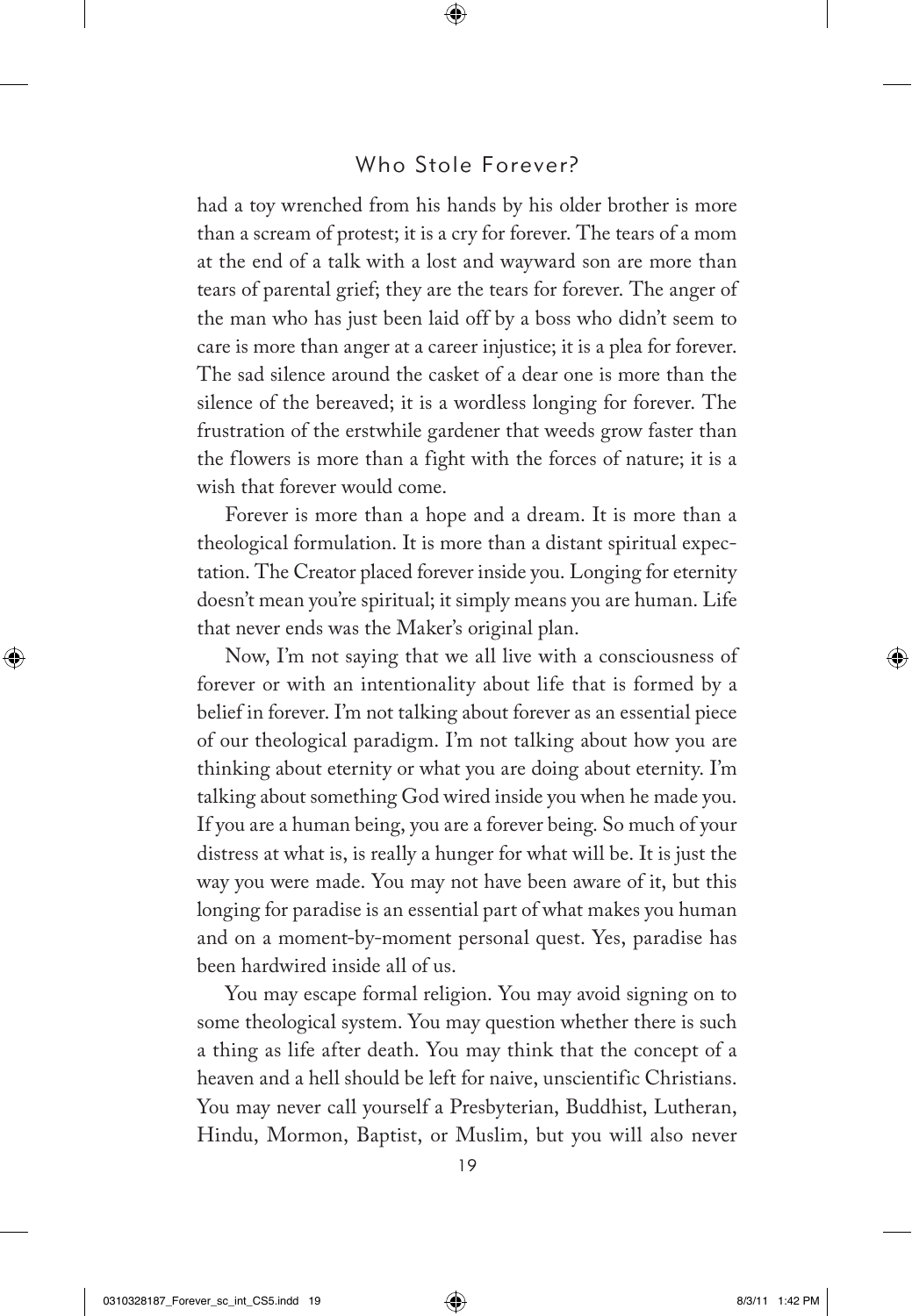successfully escape forever. It is inside you. It has been constructed inside you by your Maker. You and I didn't have a vote. We were hardwired for eternity. We were made to live forever. This is not first a matter of what we believe; it is first a matter of who we are. Eternity lives and longs inside us; there is simply no escaping it. This is why Josh and Sally struggle. This is why you and I struggle. Deep inside each of us is a cry for forever. It is every human's struggle this side of eternity. That is why the whole world groans. (If you have a Bible near, read Romans 8:18 –27.)

## Someone Stole Something, but We Didn't Notice

If we understood this reality and lived as if it were true, much of our discontent would disappear. But it isn't that simple, because we don't believe in eternity anymore. Sure, if you poll average citizens in Western culture as to whether they believe in an afterlife, most respondents will tell you that they do. The problem is that eternity doesn't mean anything to most people. It's not formative in the way they live their everyday lives. As a culture, we believe in eternity the way we believe in God. Most people say they do, but you wouldn't know it from observing the way they live. Most people live in a constant state of *eternity amnesia*.

We have abandoned a self-conscious allegiance to the reality of eternity that structures the way we think about and approach the here and now. The functional philosophy of the modern person is simply devoid of eternity. Forever isn't a topic written about much in our newspapers and magazines. It isn't a topic of interest in our popular entertainment media. It isn't a serious topic of interest in the university or in the halls of government. The thought of forever simply isn't a thought many of us carry around anymore, at least not in a way that makes much difference. We're forever people who have lost sight of forever.

Is it odd to think of eternity as being a topic of interest in the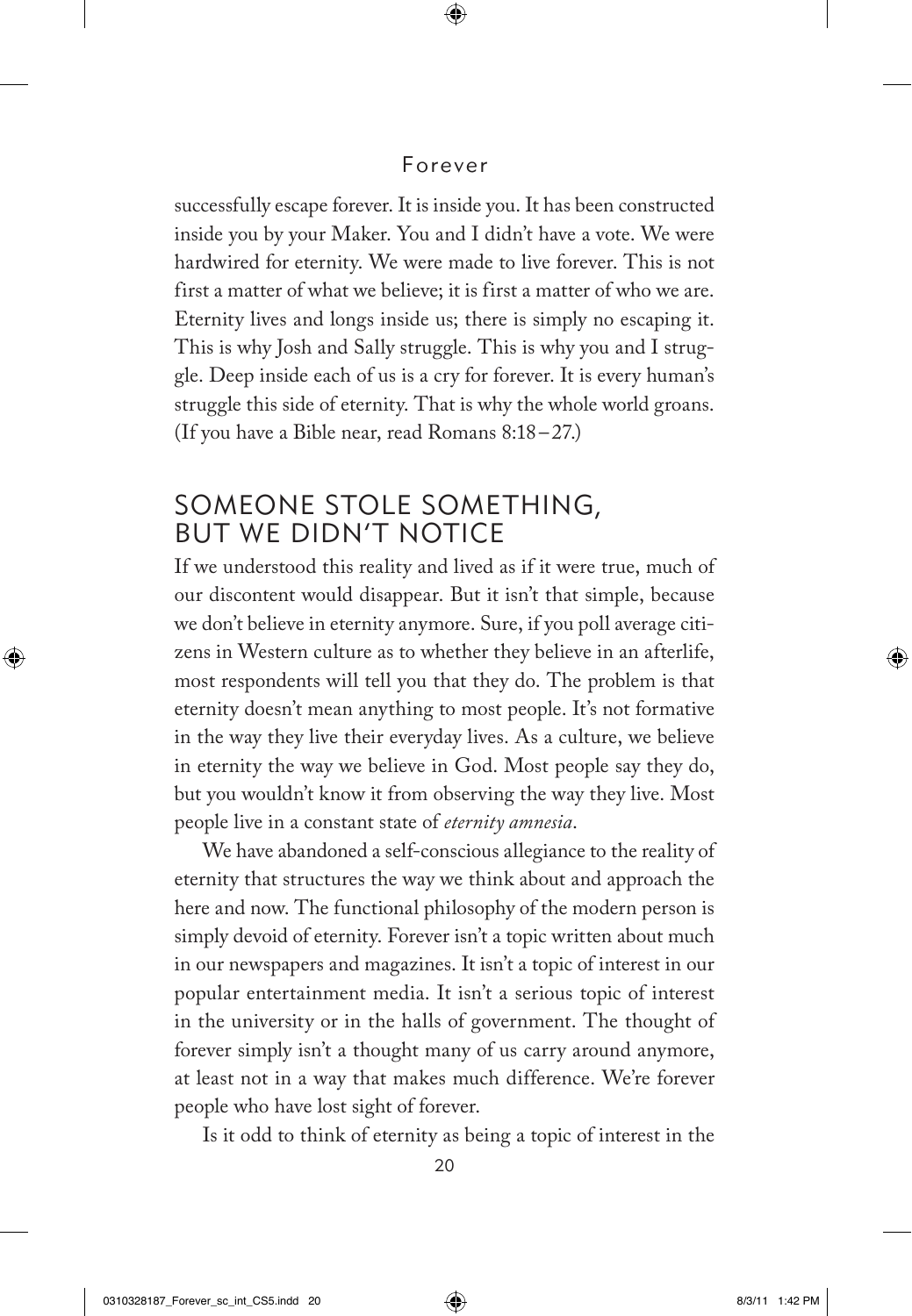## Who Stole Forever?

university classroom? Yet this was once the case. The finest institutions of higher education in America— Harvard, Princeton, and Yale, for example— were all founded by people who held firmly to a biblical worldview that has eternity as its final hope. Yet today eternity is not a category that our culture takes seriously when we think of what life is all about. Consider, for a moment, the huge philosophical transition that has taken place in the way the average person thinks about life. We have gone from the words that Ben Franklin penned for his own epitaph:

The Body Of Benjamin Franklin, Printer, (Like the cover of an old book, Its contents torn out, And stript of its lettering and gilding,) Lies here, food for worms. But the work shall not be lost, For it will, as he believed, appear once more, In a new and more elegant edition, Revised and corrected By The Author.<sup>1</sup>

To the bitter words of bestselling novelist Frank McCord: "I had to get rid of any idea of hell or any idea of the afterlife. That's what held me, kept me down. So now I just have nothing but contempt for the institution of the church."<sup>2</sup>

In our functional worldview, we have traveled from the eternity-driven lyrics of Julia Ward Howe's "Battle Hymn of the Republic"—

Mine eyes have seen the glory of the coming of the Lord;

He is trampling out the vintage where the grapes of wrath are stored;

He hath loosed the fateful lightning of His terrible swift sword; His truth is marching on.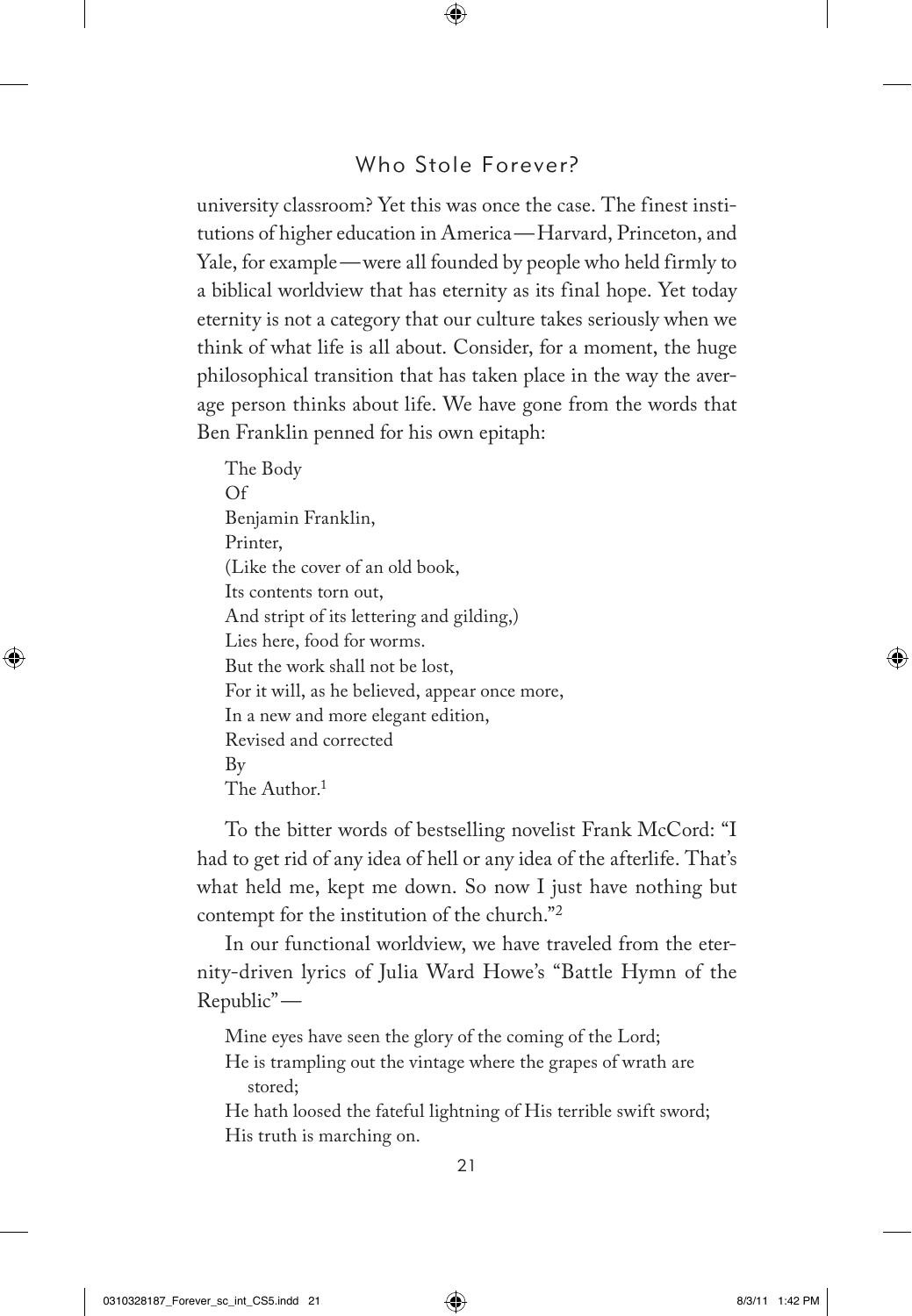*Refrain:* Glory, glory, hallelujah! Glory, glory, hallelujah! Glory, glory, hallelujah! Our God is marching on.

I have seen Him in the watch-fires of a hundred circling camps; They have builded Him an altar in the evening dews and damps; I can read His righteous sentence by the dim and flaring lamps; His day is marching on.

I have read a fiery gospel writ in burnished rows of steel: "As ye deal with my condemners, so with you my grace shall deal; Let the Hero, born of woman, crush the serpent with His heel, Since God is marching on."

He has sounded forth the trumpet that shall never call retreat; He is sifting out the hearts of men before His judgment-seat; Oh, be swift, my soul, to answer Him! be jubilant, my feet! Our God is marching on.

In the beauty of the lilies Christ was born across the sea, With a glory in His bosom that transfigures you and me; As He died to make men holy, let us die to make men free, While God is marching on.

He is coming like the glory of the morning on the wave; He is wisdom to the mighty, He is succour to the brave, So the world shall be His footstool, and the soul of Time His slave, Our God is marching on.

— to the content of popular entertainment and social media that has little sense of reality beyond an obsession with the pleasures and comforts of the here and now. Consider the words from a blog post by University of Minnesota professor Paul Zachary "PZ" Myers: "That is the godless view of death. It's an end, not a transition. It deserves all the sorrow the living bring to it, and the absurd attempts of believers to soften it with lies are a contemptible disservice to the life that is over."<sup>3</sup>

This change in worldview does beg the question, "Who stole forever?" No, there is no bunker where a group of nefarious philos-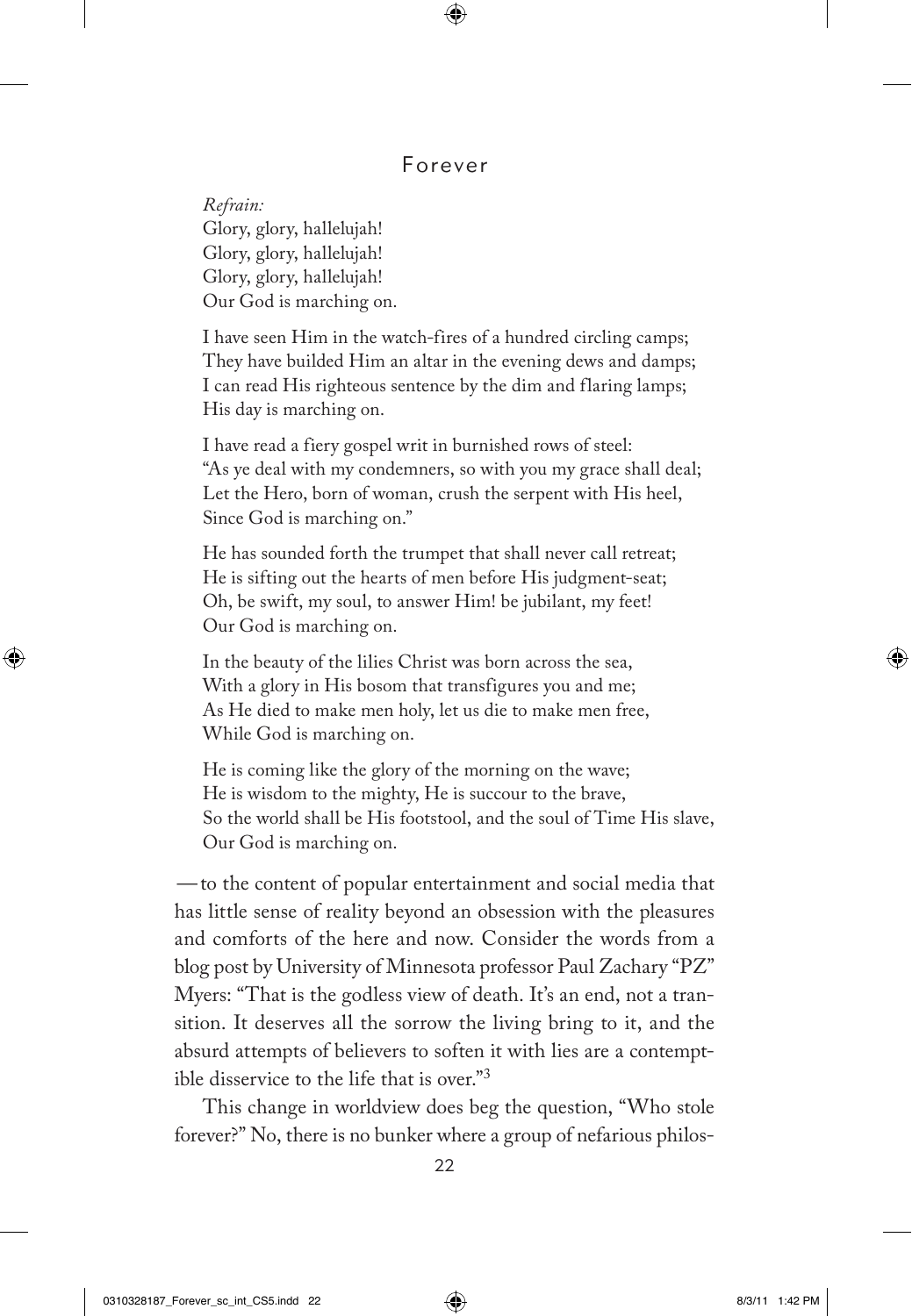## Who Stole Forever?

ophers are plotting the philosophical demise of Western culture. But the functional worldview of Western culture denies a belief in the hereafter.

The shift has been subtle but nonetheless seismic in its impact. This life-altering change didn't begin a few years ago. It has been percolating for generations. The movement away from a biblical view of life coupled with the materialism of our modern scientific culture has affected the way we think about who we are and what is important.

The larceny of forever shapes our lives more than we realize. Eternity amnesia grips us all, making it hard, if not impossible, for us to imagine living forever. We find it hard to believe in anything that contradicts the "here and now is all you get" perspective that rules the day. So we have functionally discarded the once widely held belief in an afterlife, a reality we cannot embrace without it influencing the way we live. Without forever in the center of our thinking, our picture of life is like a jigsaw puzzle missing a central piece. You will simply not have an accurate view of the picture without the piece of the puzzle entitled "forever."

This void has had an enormous impact on how we think about ourselves and the struggles we daily face. When it comes to the university classroom, the public square, and popular media, the concept of eternity is fundamentally absent. You will never hear Katie Couric close her nightly news broadcast by saying, "I know things often look bleak and chaotic, but remember that this is not all there is. We are all heading for eternity, where all that is broken will be finally and forever fixed. This is Katie Couric, *CBS News*. Good night." Children watching morning TV have been robbed of forever. Junior high kids studying history will not be taught how to examine history through the lens of forever. University students in a psychology class will not be assigned an essay on the impact of eternity on a human being's emotions and behavior. Most businesspeople investing money don't have eternity in their minds, let alone in the way they think about their portfolio.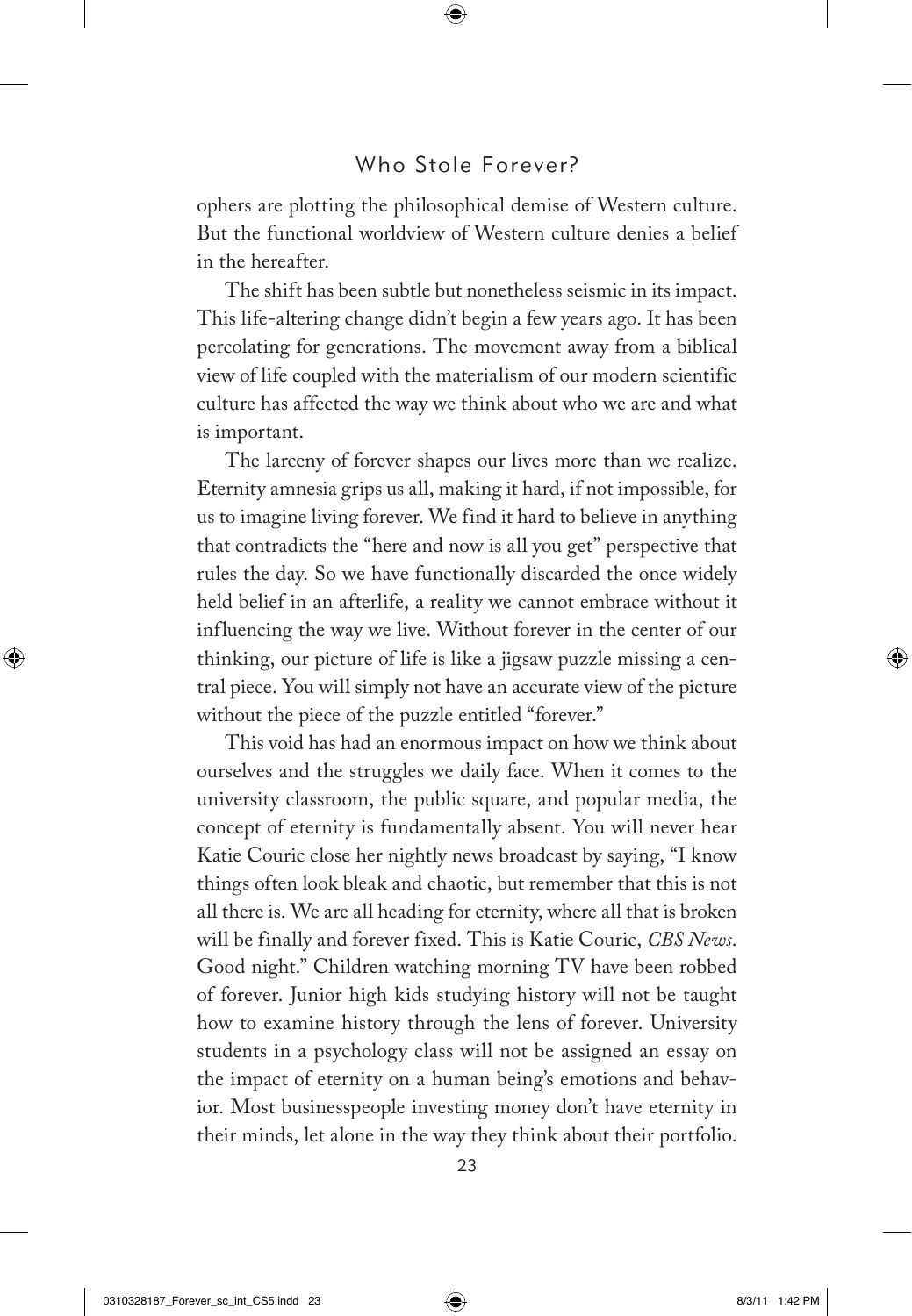Most couples embracing one another at the altar don't get the importance of also embracing the sure and coming reality of forever. The young mother looking at her newborn doesn't think that forever is hardwired inside her child. So someone has entered the house of Western culture and stolen a precious family heirloom, but most of us don't know a robbery has taken place. We go on living as if nothing has happened, but it has, and in powerful and practical ways it affects us all.

We get up in the morning and do the kinds of things people have done for generations. We buy and sell, plant and harvest. We relate, commit, laugh, love, and fight. We get married and we make families. We work hard, create things, and reengineer our surroundings. Some of us build cities, and others of us thank God for the suburbs. We think, we analyze, and we critique. We try to learn from our mistakes, and we attempt to educate and prepare the next generation. We spend lots of our time eating and sleeping. We hate to be lonely, and we do our best to avoid pain. We search for meaning and purpose, and all of us long for an inner sense of well-being. We have eternity amnesia, and consequently our lives are much more difficult than they need to be.

Here is a quick overview of the consequences of eternity amnesia on our lives.

- 1. *Living with unrealistic expectations.* Why are our expectations less than realistic? Because in our eternity amnesia we are asking this present world to be what it simply never will be. We want the here and now to behave as if it is our final destination, when actually all that we are experiencing in the here and now prepares us for the destination that is to come.
- 2. *Focusing too much on self.* Human beings were created to live big-picture, long-view lives. We were made to live with something bigger in view than this present moment's comfort, pleasure, and happiness. Eternity confronts us with the fact that we are not in charge, that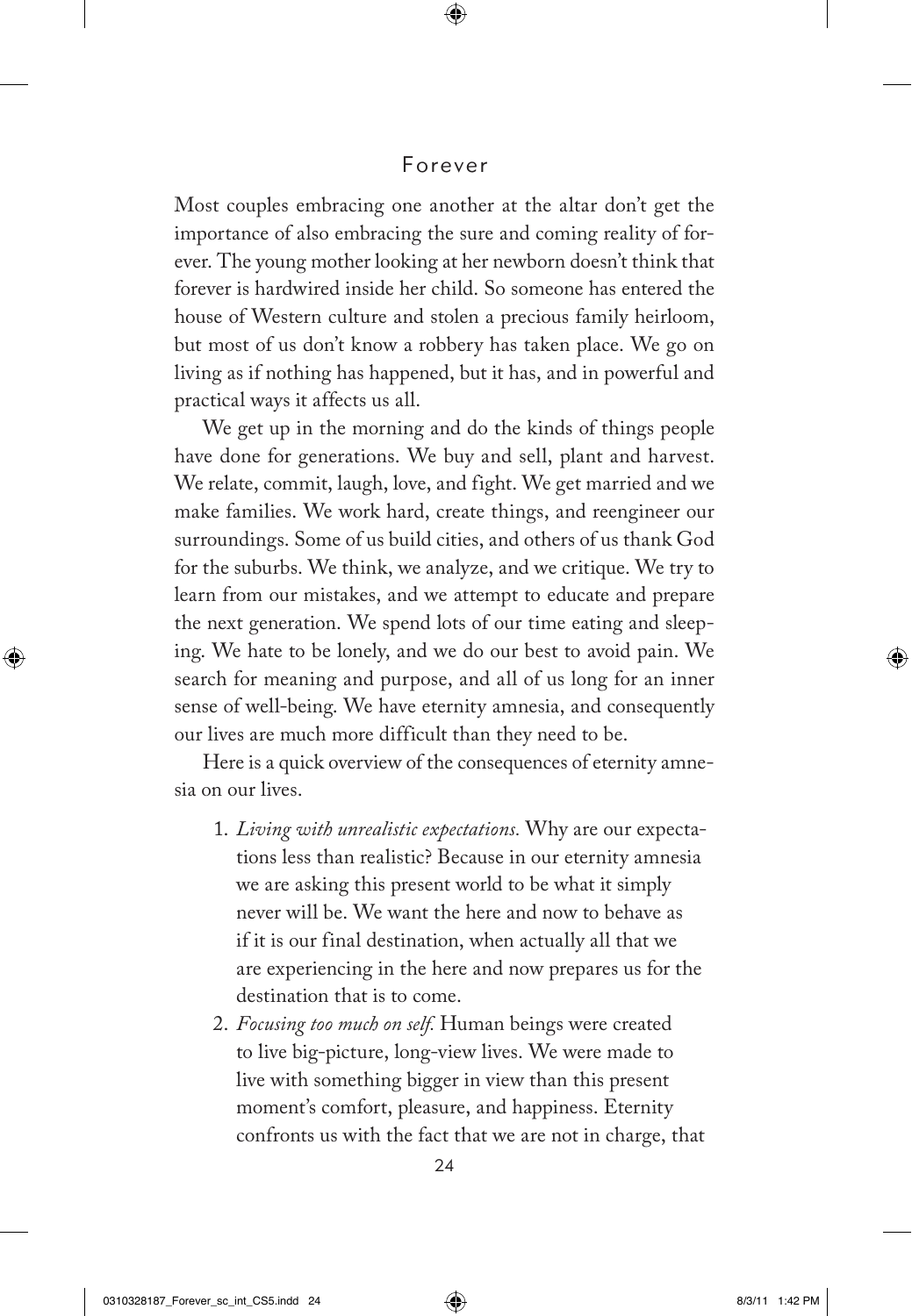## Who Stole Forever?

we do not live in the center of the universe, and that life moves by the will and purpose of Another. The instantaneous, self-serving, me obsession of our culture never results in inner peace and contentment. Eternity confronts me with the realities that transcend my momentary wants, feelings, and needs.

- 3. *Asking too much of people.* When we fail to live with forever in view, we unwittingly and consistently ask the people around us to provide the paradise for which our hearts crave. The people around us do not have the ability to give us, in the here and now, that constant inner peace and satisfaction that we can only ever experience in eternity. Asking others to give us what they cannot give ends in disappointment, frustration, conflict, and division.
- 4. *Being controlling or fearful.* Why do we tend to swing from fear to control and back again? Because, in our eternity amnesia, we feel as if somehow, someway, life is passing us by. Those unfilled longings, which none of us escape, do not so much announce to us that this world has failed us, but rather they alert us to the fact that we were designed for another world. Peace in this world is found only when we live with the coming world in view.
- 5. *Questioning the goodness of God.* If we don't understand God's agenda, we will tend to end up questioning his character. Unless we live in the knowledge that God's promises only reach their fulfillment in the world that is to come, we will feel as if we have been hit with the cosmic bait and switch in the world we now live in. We get a taste of God's good gifts in the here and now to keep us hungering for the full meal that is waiting for us in eternity.
- 6. *Living more disappointed than thankful.* Unrealistic expectations will always lead to disappointment. Many of us are disappointed, not because God has failed us, or we have suffered much, or the people around us have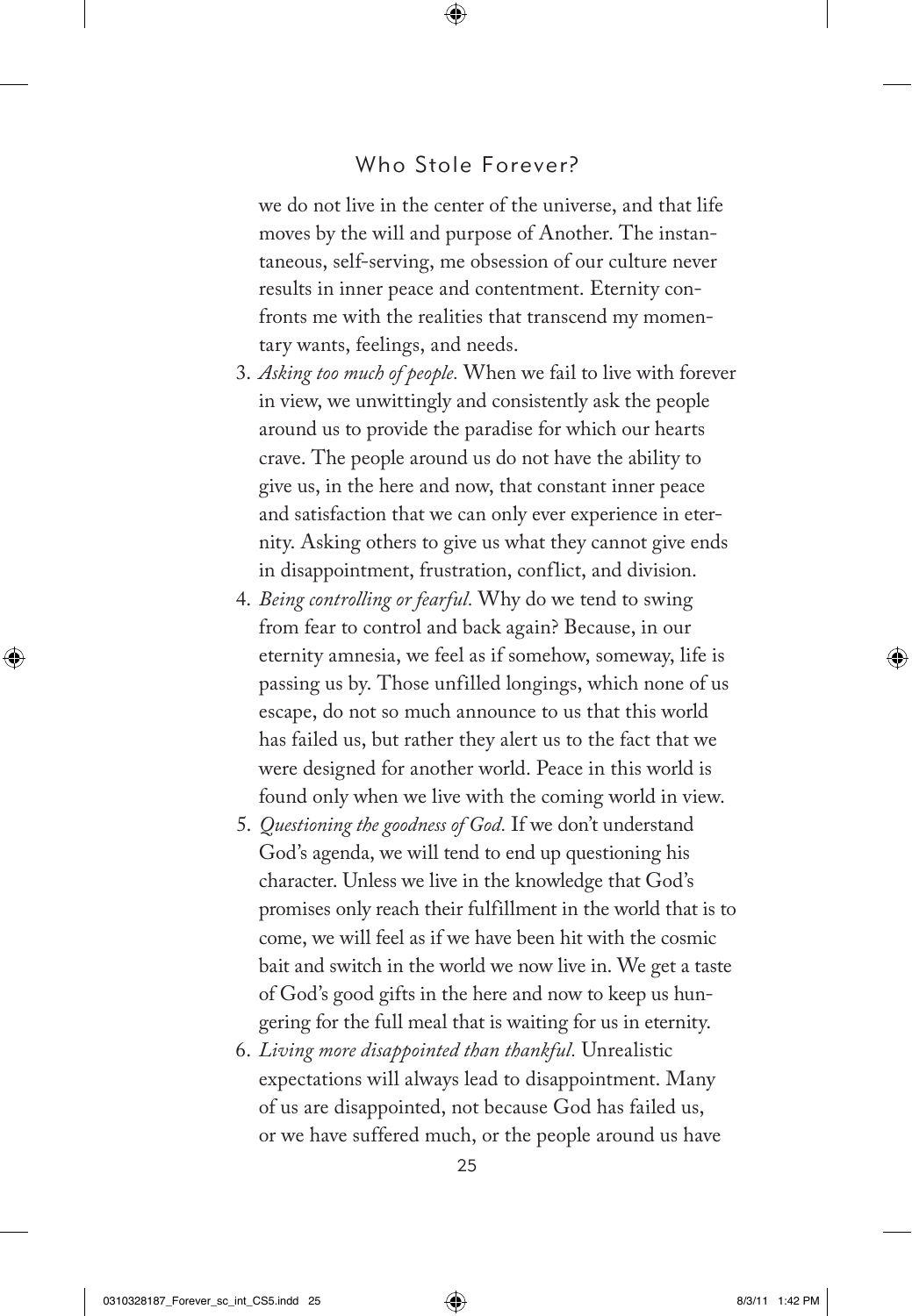been particularly difficult to live with, but because we approach life hoping that it will deliver to us things that we can only experience in eternity. Our disappointment reveals more about our own eternity amnesia than it does about the world around us.

- 7. *Lacking motivation and hope.* All of these consequences weaken our motivation and our hope. The fact that this world is not an endless cycle of dashed hopes and fading dreams but by God's plan is marching toward a moment when all that is broken will be restored can fill you with a reason to get up in the morning and press on. Yes, life is hard and you will face things you never imagined you would face, but this world is not all there is. You are not living in the final chapter of the story. What is broken will be fixed, what has been bent will be straightened, and what has decayed will be restored. Eternity really does give you a reason to continue, even when nothing right now seems as if it is working. Eternity challenges my feelings of futility by reminding me that what I am experiencing right now is not permanent.
- 8. *Living as if life doesn't have consequences*. Eternity forces me to face the fact that life does have consequences. We can believe whatever we want to believe and live however we want to live, but we will face the consequences of poor choices. There is life after death, and I could argue that eternity *is* the ultimate consequence. A day of reckoning is coming that no human being will escape, and realizing that reality infuses today with a moral seriousness that you will find no other way.

## Welcome to Your Schizophrenia

We are forever people who have quit believing in forever. We live in the middle of a massive contradiction. No, I'm not talking about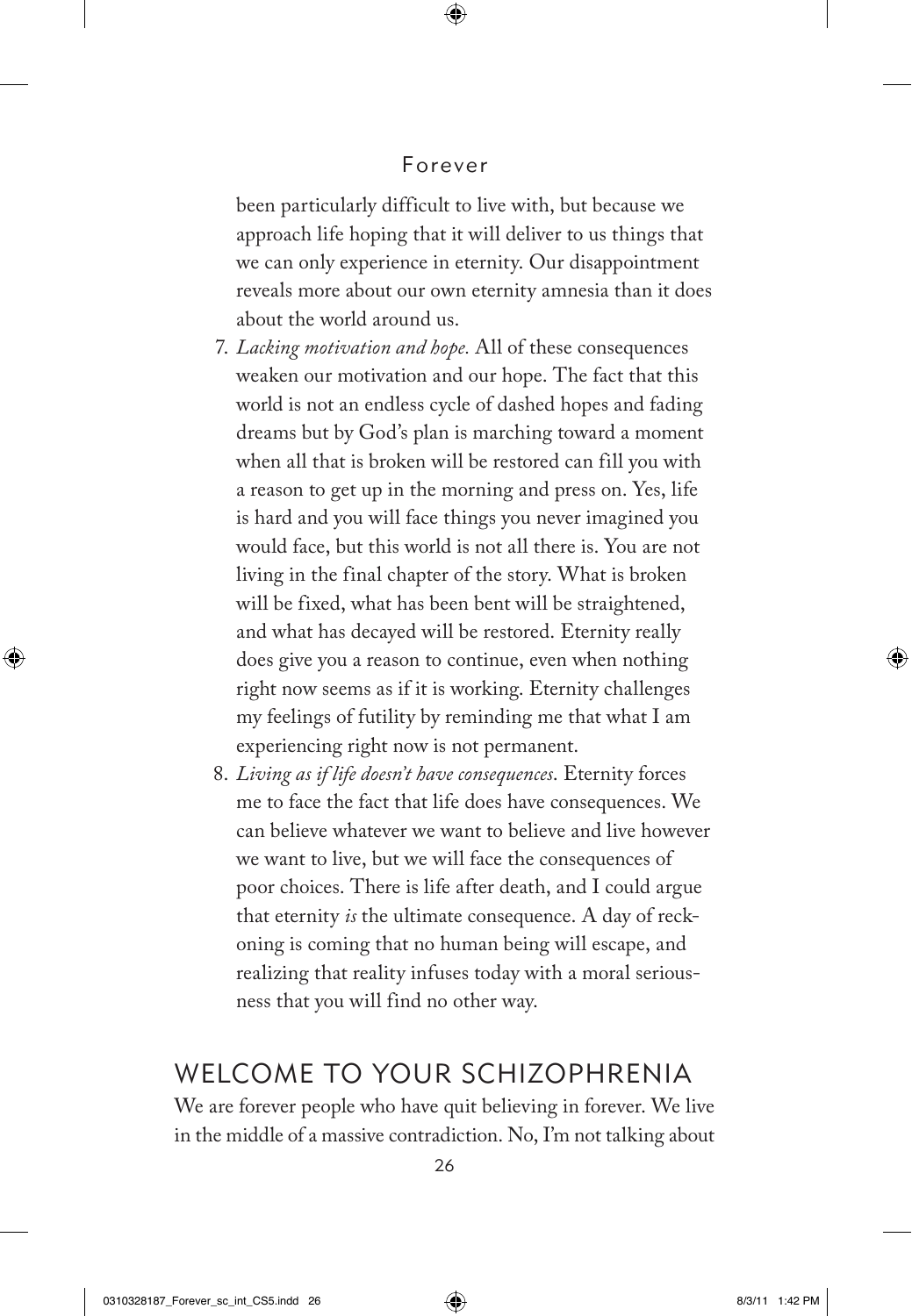## Who Stole Forever?

the functional demise of organized religion. I'm encouraging you to think about something fundamentally profounder than that. I am getting you to think about the intersection between who you are by design and how you live every day. Perhaps I should state it more forcefully. The *forever-ism* that is hardwired inside you collides with the *now-ism* that is everywhere around you, resulting in a lot of carnage.

What we all internally long for in some way collides with what we end up living for every day. What we were hardwired to be collides with how we live. What was designed to propel everything we do collides with what motivates us. What our minds were designed to grasp and hold on to collides with what our senses tell us is real. In our heart of hearts, in myriad situations of life, the future wars with the present. It is one of the abiding contradictions of modern human life yet was never meant to be this way. Now was designed to be an introduction to hereafter, and hereafter was designed to be the living hope of now. But the schizophrenia is all around us.

Most of us will live in a state of happy delusion, failing to grasp the beauty we have missed as we live in a way we were never meant to live. Consider these words of C. S. Lewis.

Most of us find it very difficult to want "Heaven" at all— except in so far as "Heaven" means meeting again our friends who have died. One reason for this difficulty is that we have not been trained: our whole education tends to fix our minds on this world. Another reason is that when the real want for Heaven is present in us, we do not recognize it. Most people, if they really learned to look into their own hearts, would know that they do want, and want acutely, something that cannot be had in this world. There are all sorts of things in this world that offer to give it to you, but they never quite keep their promise.<sup>4</sup>

Life, real life as it was designed to be, simply cannot work without eternity. It is the nature of design. You will never see your neighbor drive his speedboat out of his garage and down the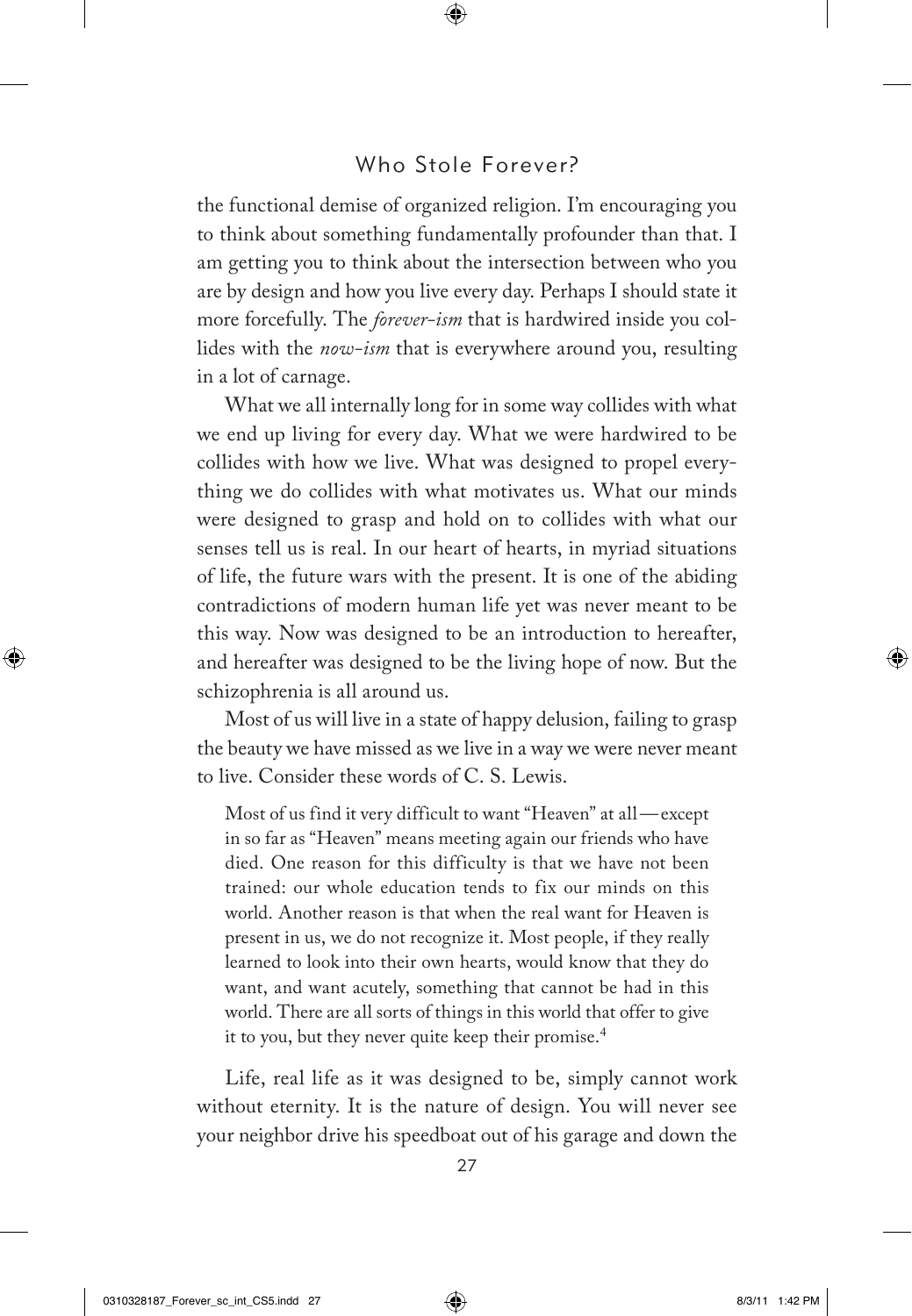street. His boat is an amazing creation, but it was not designed to travel over macadam. You will never see a fish lounging in a tree. Everything around us only works, is used, or lives according to its design.

You were made for forever. That is your inescapable identity. Life only works as it was meant to work when you live with forever in view. Could it be that you have been like a bird underwater, trying your best to find life in the here and now while forgetting forever? There really is a better way.

These words by C. S. Lewis say it all: "If I find in myself a desire which no experience in this world can satisfy, the most probable explanation is that I was made for another world."<sup>5</sup>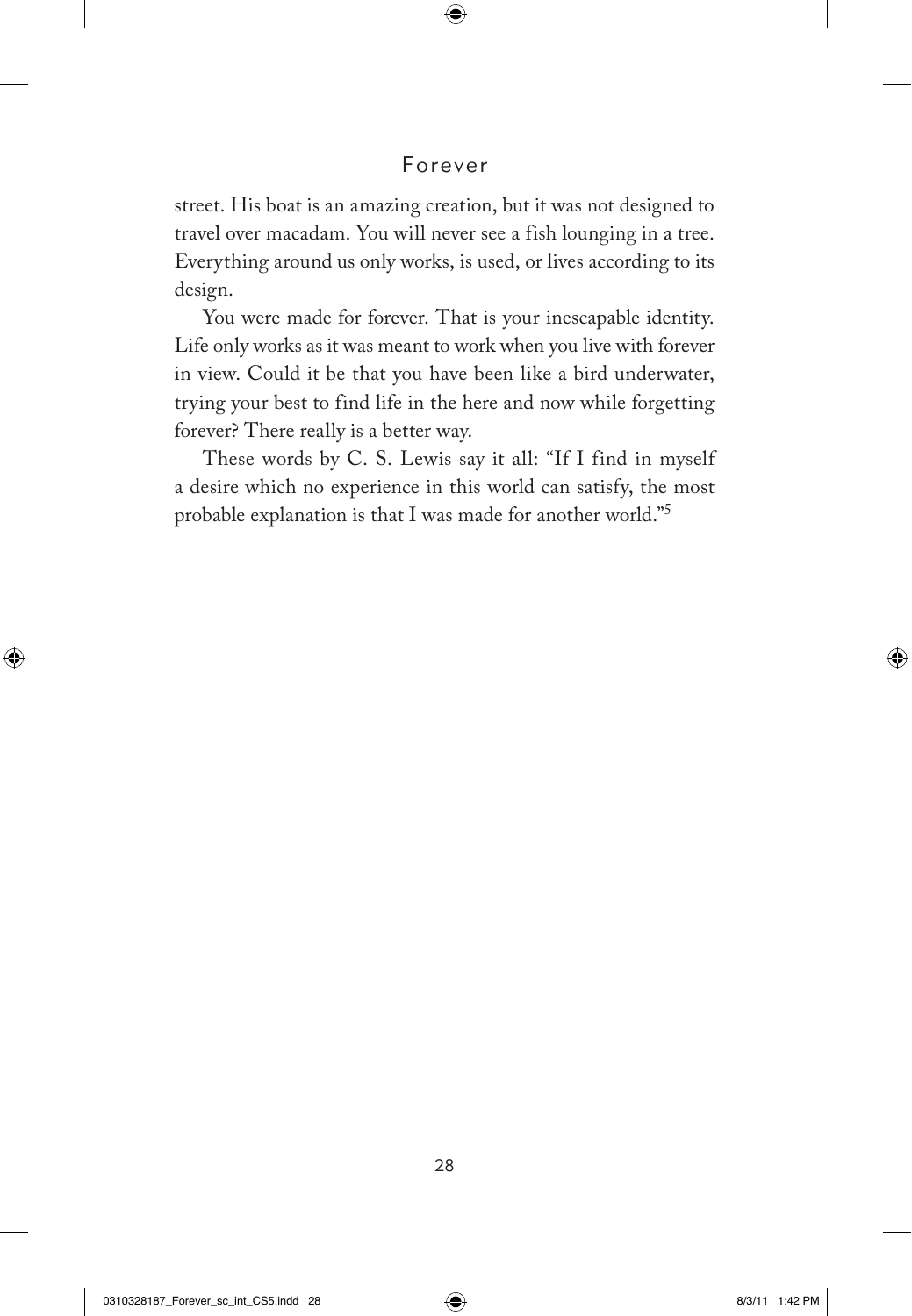Chapter Two

## THE. PACK-IT-ALL-IN **MENTALITY**

Jack wasn't a philosophical guy; he didn't step back and examine why he did the things he did. But he did think about one thing: his debt. It had simply gotten out of control. He had burned through his savings and liquidated a couple of retirement accounts, and he still wasn't keeping up with his creditors' demands. His problem wasn't the economy. No, he had a great job that paid him well. His problem was that his cravings were bigger than his paycheck.

Raised in a poor family, Jack determined early that he was going to be financially successful and give his family all the things that he had had to live without. He worked himself up the ladder and gave his family things he wouldn't have dreamed of as a child. The house Jack and his wife, Jennifer, decided on was bigger than what they needed, and the pool out back was just too cool to resist. Turning the family room into a full-blown game room was expensive, but it kept the kids from getting bored. The vacation home at the shore was the icing on the cake— a place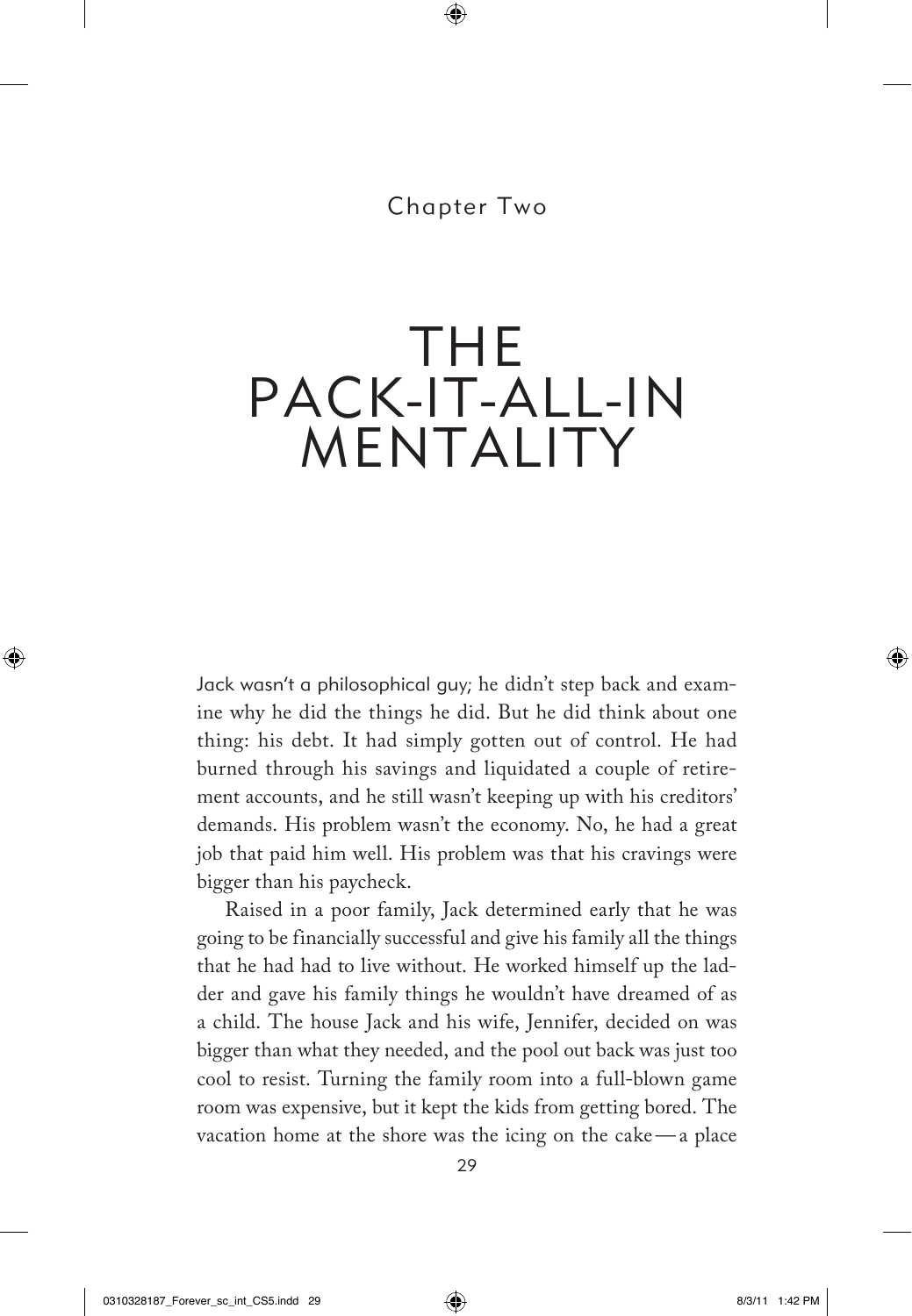where memories would be made. Jack's "buy the best and then you have no regrets" philosophy fueled their debt. Sure, the gourmet kitchen with its top-of-the-line appliances was used way too little, but those dinners out as a family surely did break up the week. Yes, the debt load was a bit scary, but no one was taking drugs or committing adultery; and anyway, didn't God create these things for us to enjoy?

But hiding the debt from Jennifer was getting harder and harder to do, and Jack knew that if his wife found out, she would lose it. Jack had coped by shuffling money from account to account, but there wasn't much left to shuffle. His stomach would tighten as Jen left for the grocery store. He hoped and prayed her ATM card would not be rejected. Jen didn't know how often he waited to mail checks that she gave him because he needed to get funds into the account before they cleared.

As he lay in bed waiting for sleep to take him away from his financial woes, Jack beat himself up for being such a poor money manager. He rehearsed old financial decisions again and again, looking for the moment when things began to go bad, but all it got him was less sleep and more anxiety. On the way to work, Jack rehearsed the conversation he needed to have with Jennifer, but he never had it. Nothing was left in their home equity line, and he had no more friends he could tap for help. Jack couldn't figure out how he had made such a mess of things, and he wasn't creative enough to think of a way to turn it all around. What he didn't understand was that his problem was much deeper than a series of poor money decisions.

David and Beth were as excited as they had ever been. They were on their way to the airport for a culinary vacation around Europe. Paris, Madrid, Venice, and Berlin— they couldn't believe it. They were foodies— no doubt about it. They knew they ate out too much, and they had to face the fact that both of them had gained weight since they had married. But they lived in a big city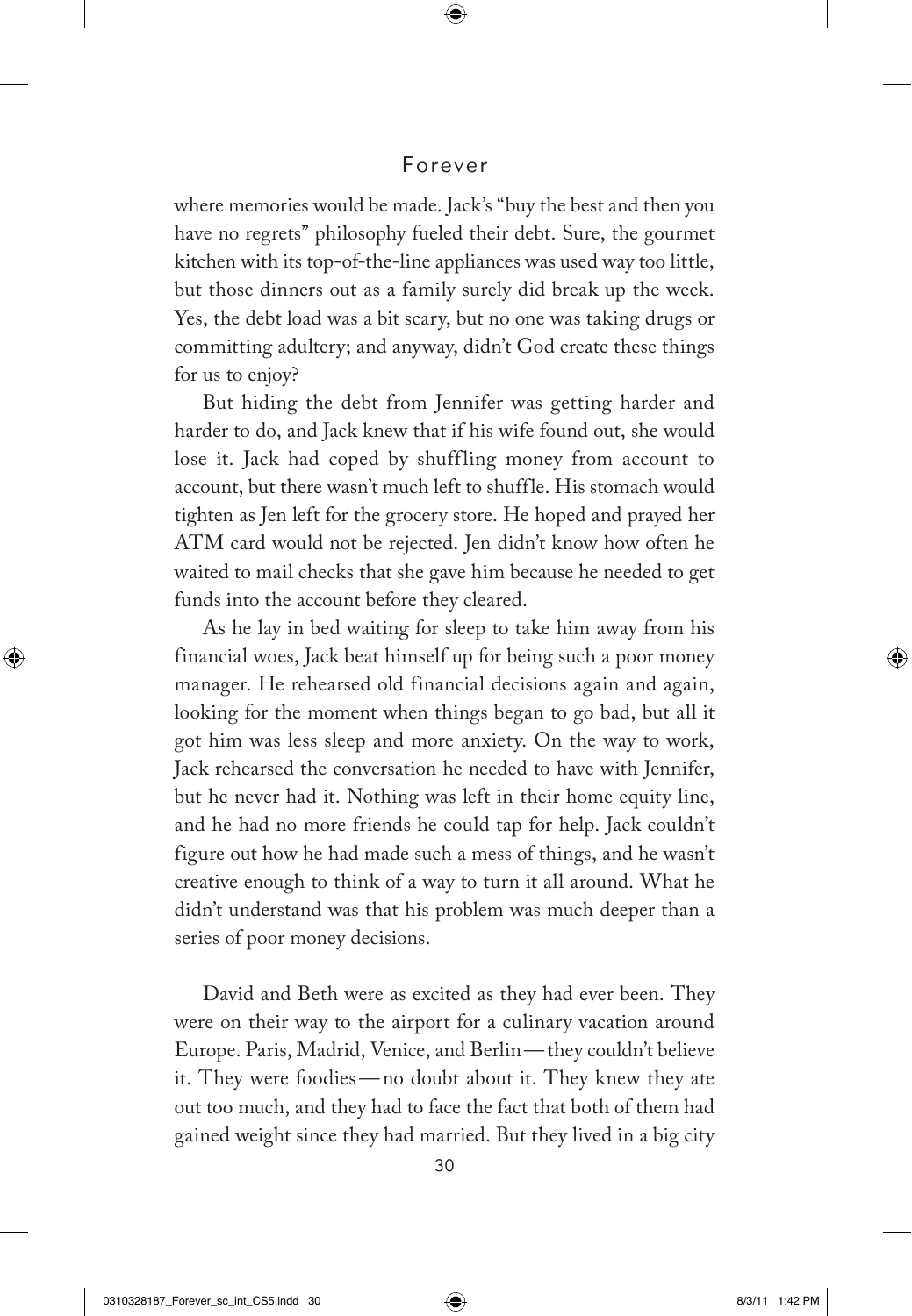## The Pack-It-All-In Mentality

populated by celebrity chefs who never seemed to stop opening cool new restaurants. Beth loved the gourmet kitchen they had designed and built together. It looked like a Food Network studio, and that's just what she had in mind. The fact that the kitchen redo had cost about a quarter of what they had paid for the house didn't seem to faze David and Beth. Beth was occasionally guilty that she didn't use the kitchen as much as she thought she would because they so frequently went out to eat. Maybe the wine cellar was a bit over the top, but it seemed to go with the kitchen, and they couldn't resist.

While reading *Bon Appétit* magazine, Beth discovered the culinary vacation. Sure, they were financially strapped, with the loan for the kitchen and all the implements they had charged to stock it properly, but this seemed too good to resist. When she showed the ad to David, he was immediately hooked and began finagling ways to finance it. The new credit card, with 0 percent interest for three months, made it possible. David didn't want to think about bills right now; he was about to hit some of Europe's finest culinary destinations, and he wanted to savor what was to come. His boss was not excited about him taking extra vacation time, but David promised to work overtime when he got home to make up for the time off.

As they sat at the gate at the airport, Beth found it hard to believe they were about to do it. Not only would they eat as they never had before at places unlike any they had ever been, but they would also be hosted along the way by celebrity chefs! So much for her newly begun diet. Beth was not about to be bothered by calorie or cholesterol counts for the next two weeks. She was not about to waste the \$3,500 apiece that she and David had invested in this trip by being anything less than a full participant. David and Beth loved the "good life," and as they boarded the jet, they knew it was about to get a whole lot better — at least for the next two weeks. They would deal with their bills and waistlines later.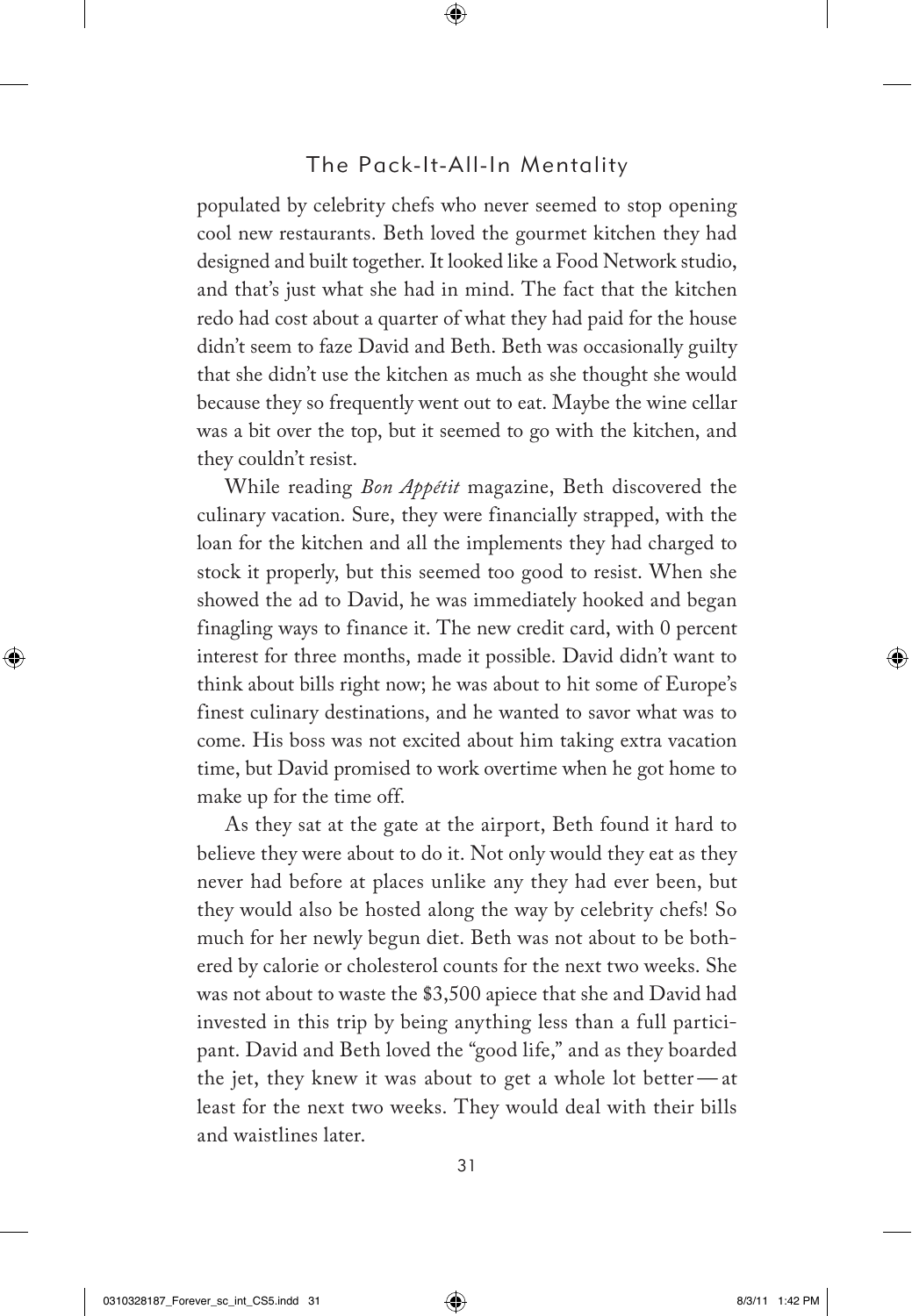## Right Here, Right Now

Jack, David, and Beth all have eternity amnesia. They are living as if this life is all there is. If this is all the life we have, then the name of the game is this: experience, possess, and accomplish everything we can, right here, right now, because this is all there is. The old beer commercial captured it powerfully: "You only go around once in life, so you've got to grab for all the gusto you can." If you're not moving toward a glory so glorious that it will overwhelm the pain of anything you suffer, then this is all the glory you will ever get. Don't sit on the sidelines. Don't find reasons to say no. Pack everything you can into this moment, because this moment is all you are ever going to have.

Jack, David, and Beth are not alone. Hundreds and thousands of the people around them are doing the same thing— loading all their hopes and dreams into this present moment. Eternity amnesia makes present pleasures more magnetic and seductive and present difficulties more painful and disappointing, so we obsessively work to experience the good thing and, in anxiety, do everything we can to avoid the bad thing. This way of living makes us crazy in ways we may not be able to recognize.

Think of Jack. His life plan can't work, because a person simply cannot continue to spend more than he makes. And he cannot be successful for long at robbing one account to finance the needs of another. But Jack's problem isn't really financial. He has a forever problem. He is so driven to fix his own story right here and right now that he has gotten himself into a mess that he probably won't be able to get himself out of. At street level, Jack is a man without eternity. All he knows to do is dig deeper and work harder and hope that the "good life" that he has cobbled together won't suddenly crumble at his feet.

Jack thinks that he is offering his family the "good life," but it isn't that good after all. As a husband, he is tense and uptight, ready to argue over every penny Jen wants to spend. As a dad, he is seldom at home because he is working constantly to stay ahead of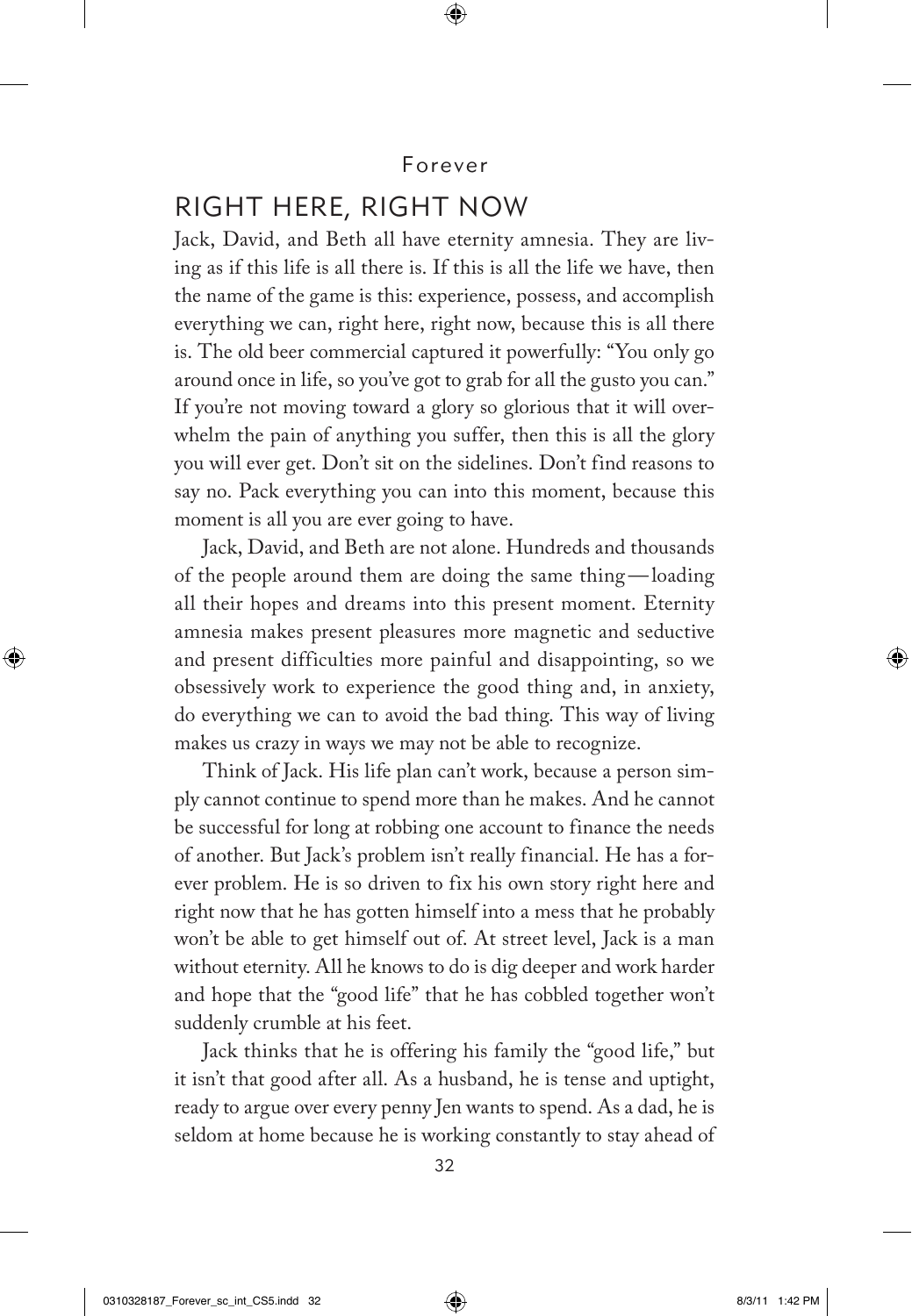## The Pack-It-All-In Mentality

financial doom. And when he is home, he is not the relaxed relational dad that every child needs. Jack's children will remember the big house and the vacation home, but they will also remember Dad's absence and distance.

Consider how different things would be if Jack understood what eternity teaches us about the here and now. Imagine if he understood that the deepest, most satisfying joys are not to be found in the possessions and experiences of this brief here-andnow moment. Imagine if that freed Jack to be content with a smaller home, a summer rental at the beach, and fewer toys for him and the children. Imagine if Jack remembered every day that the God who was moving him toward eternity would give him everything he needed along the way. Then Jack wouldn't need to work as much, he wouldn't need to worry as much, and he could spend more time doing the most important work assigned to him this side of forever: lovingly serving his wife and joyfully parenting his children.

David and Beth are also committed to a lifestyle that will not work. They are modern-day epicureans on a pathway to disappointment. Maybe the deal breaker will be bills that they are unable to pay or a health issue that alters life as they know it, but the pleasure-at-any-cost paradigm won't work in the long run. They have placed all of their joy in the basket of physical, material experiences in the here and now. They are so convinced that the good life is a life of present, physical pleasure that they have forced themselves not to look at the real cost (personal, relational, and financial) of this kind of lifestyle. While celebrating here and now, they have become skilled at denying the inescapable realities of here and now. They are engaging in a "smile and deny" way of living that is much emptier and more dangerous than they understand.

Beth and David don't have a food problem. They have an eternity problem that results in food being in a place it should not be. Cutting the foodie aspect out of their lifestyle would not solve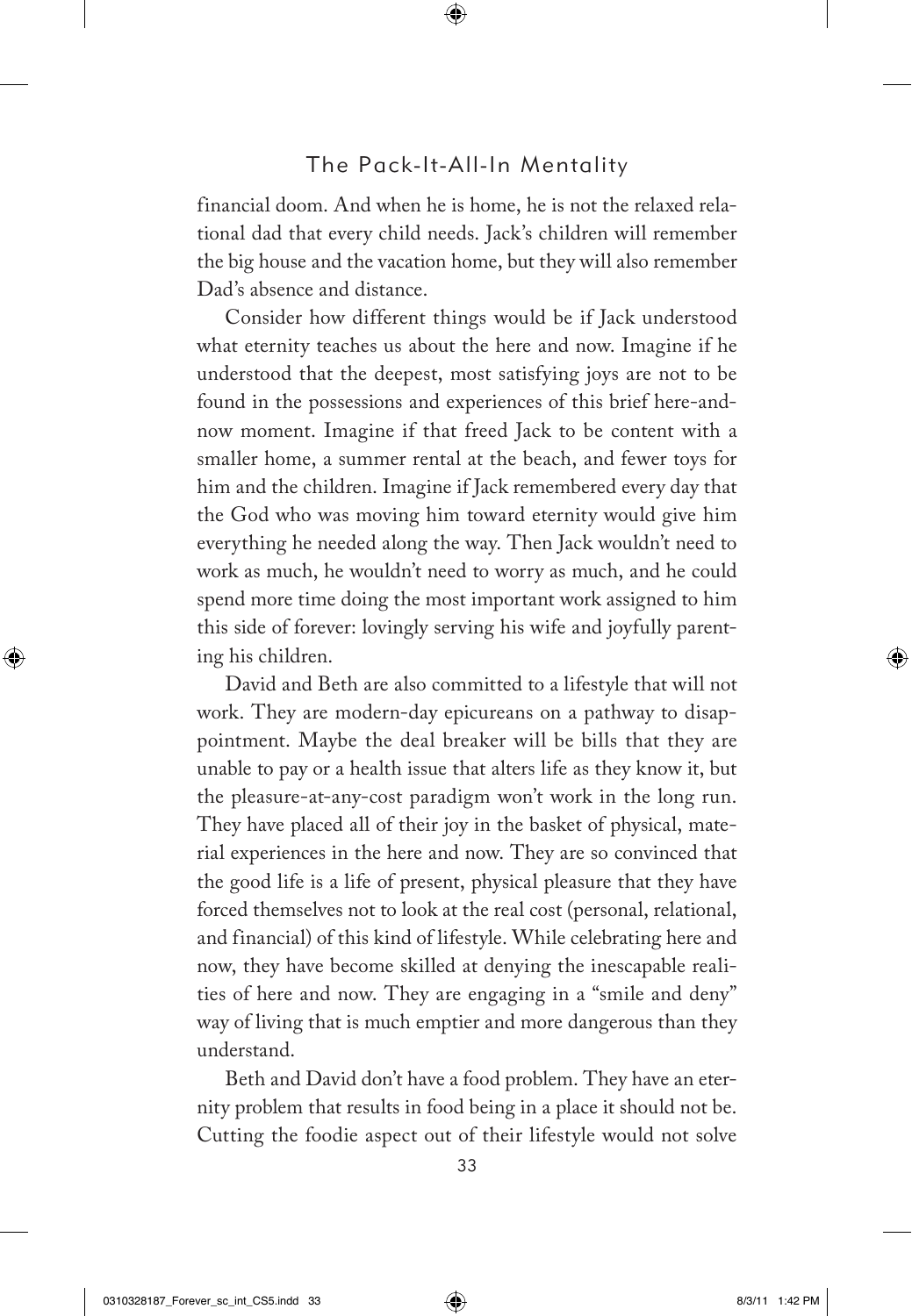their problem, because their pack-it-all-into-the-here-and-now quest would just migrate to another arena, and they would be as driven and in danger as they are in the area of food.

Jack, David, and Beth each need to be rescued from a view of life that has no movement toward eternity. They need to be rescued from the here-and-now drivenness of their own functional present-ism. Jack, David, and Beth need forever to be given back to them. It is the only way real change will take place in the way they live.

## Destination versus Preparation

Many of us treat here and now as a destination. Whatever our confessional theology says about eternity, at the functional level we live as if this is all there is. We live with a *destination mentality* instead of a *preparation mentality*. This present world with all of its joys and sorrows is not our final address. When we treat it as if it is, we try to get from this world what we can only experience in the next. We try to pack into our present life all the pleasure, happiness, and excitement we can. We do this because what comes with the thought that this life is all there is, is an inescapable fear that somehow life will pass us by. Here is what a destination mentality fails to understand: our complete, present, personal happiness is not what God is working on in the here and now. Why? Because the plan of his grace is to deliver us out of this world to one that is much, much better. Whether we live with eternity in view or not, there is one thing we all need to understand: God always responds to us with eternity in view.

You see, God has designed that this would not be the final destination for his children. He knows that this is a terribly broken world that, in its present state, does not function the way that he intended. This world is not a safe place to look to for a sense of well-being. For that, we need to live with a preparation mentality, approaching each day knowing that this world is not intended to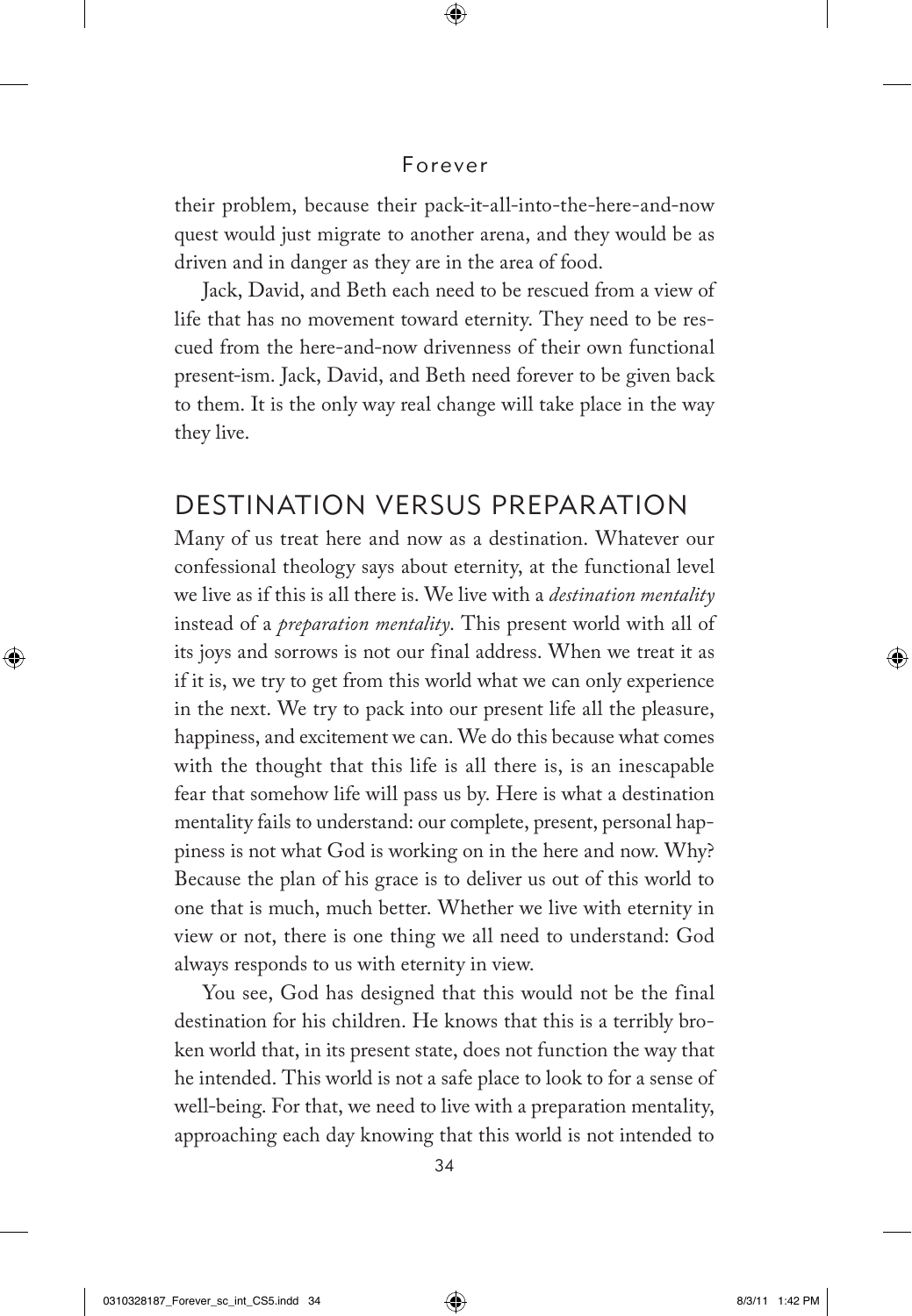#### The Pack-It-All-In Mentality

be our final destination, and that God is preparing another world for us. Living with a preparation mentality also means living with the knowledge that God is using the disappointments and difficulties of this world to prepare us for the next. God uses the pressures of the present to craft us into the kind of individuals with whom he would choose to spend eternity.

Living in this present world is designed by God to produce three things in me— *longing*, *readiness*, *and hope*. Rather than deepening my drive to have it all now, the disappointments of this present world are intended to make me long for the next. God also knows that we are not ready for the world that is to come. There are ways in which we still are too impressed with our own wisdom, strength, and righteousness. We still struggle to love the Creator more than the creation. We still want to have our own way and write our own rules. So there are important character changes that grace needs to work in us to make us ready for our final destination. And God is using this present moment to produce in us sturdy hope. As by his grace we experience tastes of what is to come, we don't panic in the face of difficulty and disappointment, because we know that God is moving us toward a place where the suffering of this present moment will be no more.

When we ask now to give us what only eternity can, we end up driven, frustrated, discouraged, and ultimately hopeless. We begin with unrealistic expectations and end feeling as though life has passed us by. We try to exercise more control than any person ever has over their circumstances and relationships in order to ensure that we get what we have set our hopes on. But we are not sovereign, and we soon realize it. Because we fall into thinking of this life as our final destination, we place more hope in our situations, relationships, and locations than they are able to deliver. We ask people, places, and things to satisfy our souls and redeem our pasts, but they can't. We require a broken world that is not functioning as God intended to make us happy, but it never can and never will. We place way too many expectations on the people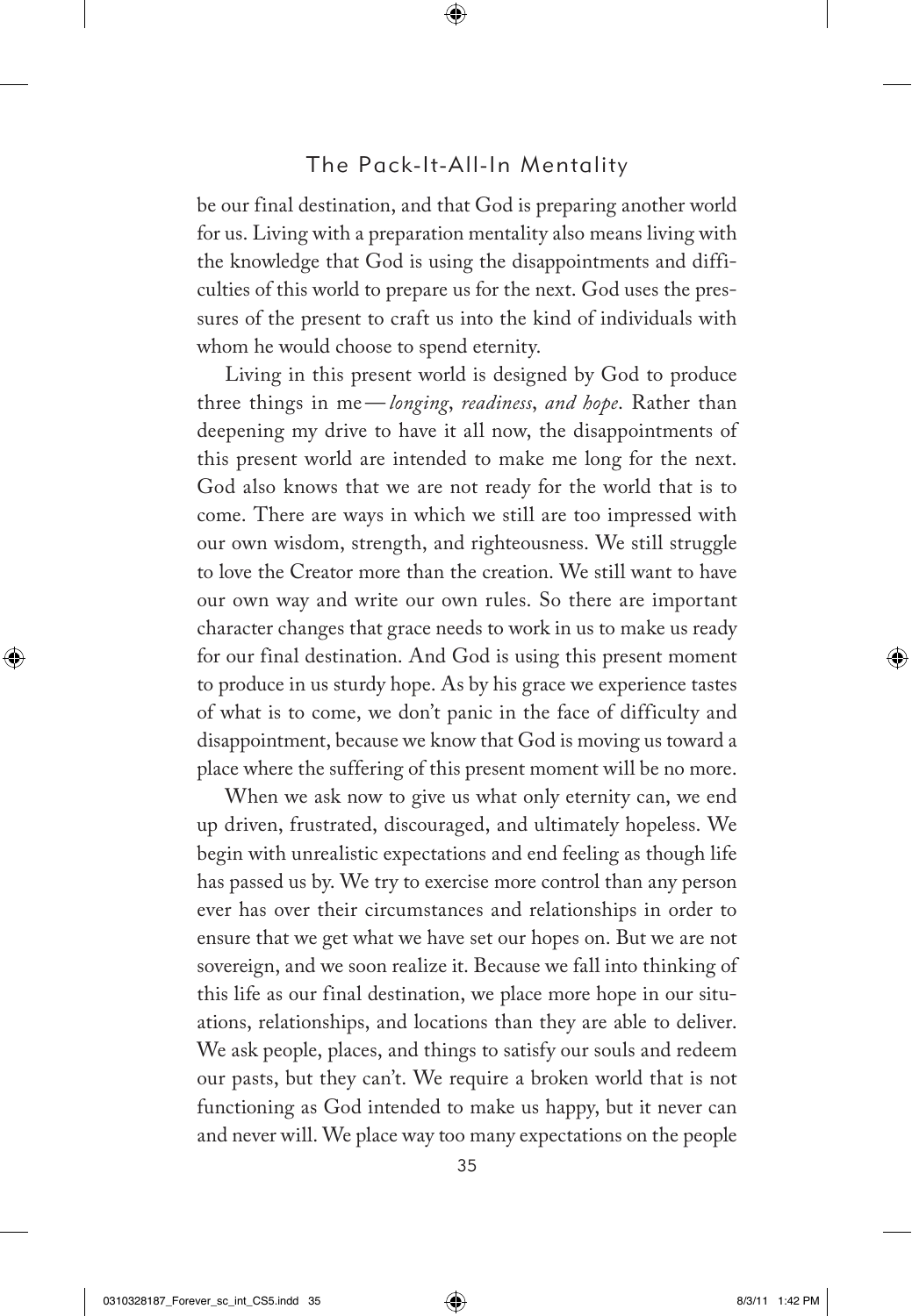in our lives, and they never reach our standards, and we tend to get hurt or angry when they don't. We reduce all of life to a personal comfort and pleasure delivery system, but life never operates the way we wish. Because we live as if this is all there is, we are perennially demanding and disappointed, thinking that we have been dealt a particularly difficult hand. We envy the people around us who appear to have what we don't, and we find it hard to celebrate the successes of others. With the assumption that this is our final destination, we constantly want more and better. We're never able to say, "I have enough." We possess too much, eat too much, spend too much, dream too much, demand too much, complain too much, expect too much, keep score too much, ask too much and we are disappointed too much. You see, we don't need a better now; no, we need forever to reshape our here and now.

One of the good things the Bible keeps in front of us is that this is not all there is. The world and everything in it is marching toward eternity, and when we understand that, everything changes. You know you don't actually just go around once, so you don't expend all of your life energies trying to do with gusto all you can now. You know you won't experience it all in the here and now. You understand that this life is but a brief preparation for the forever that is to come and that the messiness and hardship of the here and now are not an interruption of the plan, but a part of the plan. The one who is in charge has chosen to keep you in a world that is less than perfect, not because he has forgotten you and what you need, but precisely because he loves you and is delivering to you exactly what you need.

As Jack, David, and Beth discovered, the pack-it-all-in mentality simply doesn't deliver. The frenetic pace of the "good life" doesn't result in the lasting peace, joy, and rest that they are seeking— for them or for the people around them. No, the legacy of destination living is drivenness, dissatisfaction, and disappointment. Sure there are temporary highs, but they are short-lived and work only to keep you driving toward the next bite of the "good life."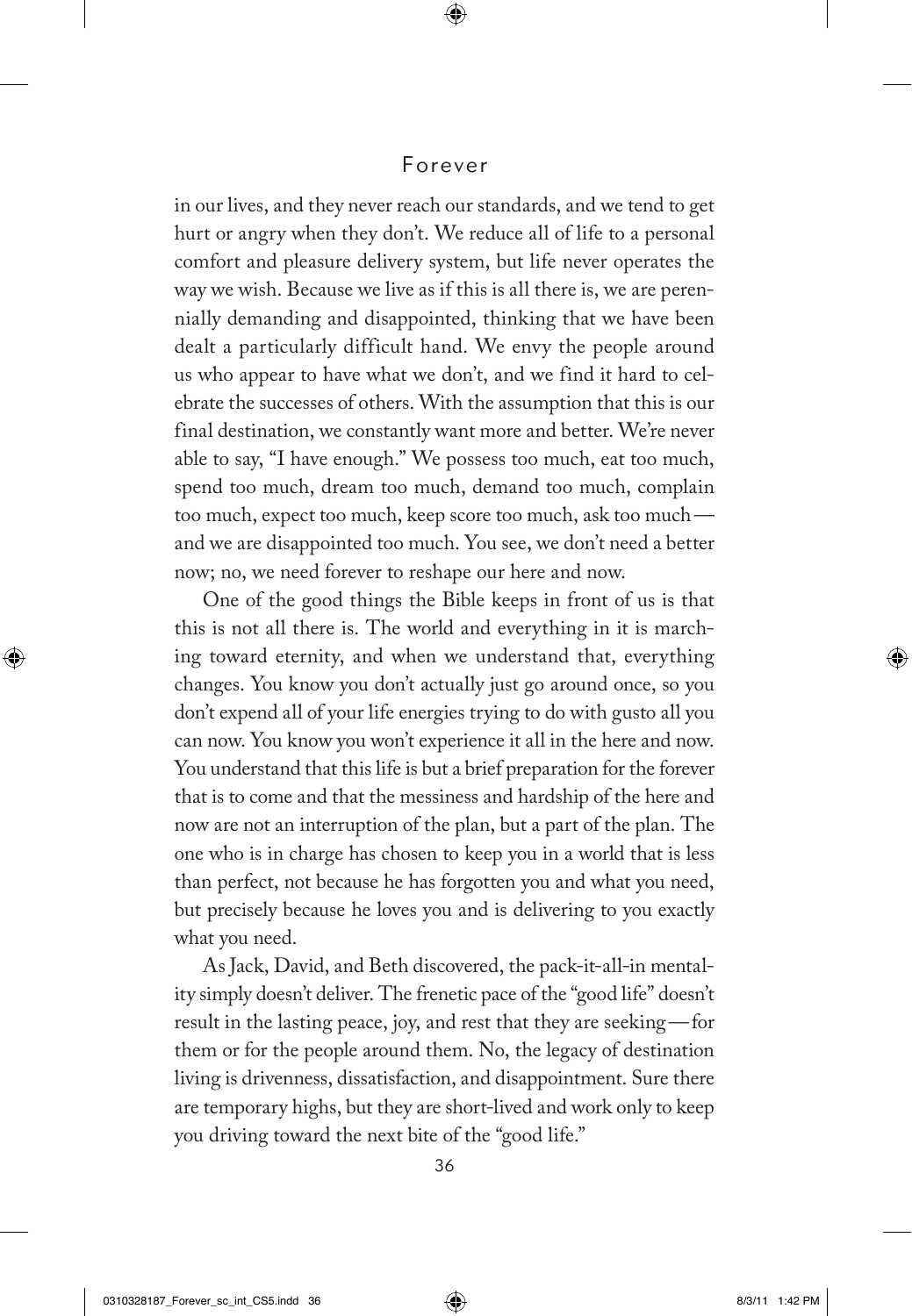#### The Pack-It-All-In Mentality

Peace is found only in knowing that this world is meant to prepare us for the next and that the temporary pleasures and pains of this world are not our final address. When we live knowing that the God of grace will lift us out of this broken world and is now readying us for the world to come, we can face difficulty without wanting to give up and experience pleasure without becoming addicted to it. We live with hope in our heart, eyes to the future, and hands holding this present world loosely.

Everything in this world is meant to be a preparation for the next. That means that your marriage isn't a destination; it is a preparation. Your job isn't a destination; it is a preparation. Your friendships and family aren't destinations; they are a preparation. The sight and sound, touch and taste experiences of this present world aren't a destination; they are a preparation for a final destination. No, it isn't wrong to celebrate marital sex or a beautiful bouquet, or a silky chocolate pie, or a wonderful painting, or a death-defying roller coaster. It is right to stop and smell the roses along the way as long as you don't treat those roses as a final destination.

We're fat, disappointed, driven, in debt, and addicted because we treat this here-and-now moment as if it were all we have. We have acted as though it is a destination, when all that is going on now is somehow, someway a preparation for the final destination that is to come.

## Longing for Home

One of the ways Scripture talks about the impermanence of the here and now is to say that we are dwelling in tents (2 Corinthians 5:1–5). This word picture is of pilgrims traveling toward their final destination, who set up their portable dwelling places along the way. Your tent reminds you that you are not at your destination yet. It announces to you that you are not yet home.

Most of us have no pilgrim experience, so perhaps the closest thing in our experience to the journey of a pilgrim is rustic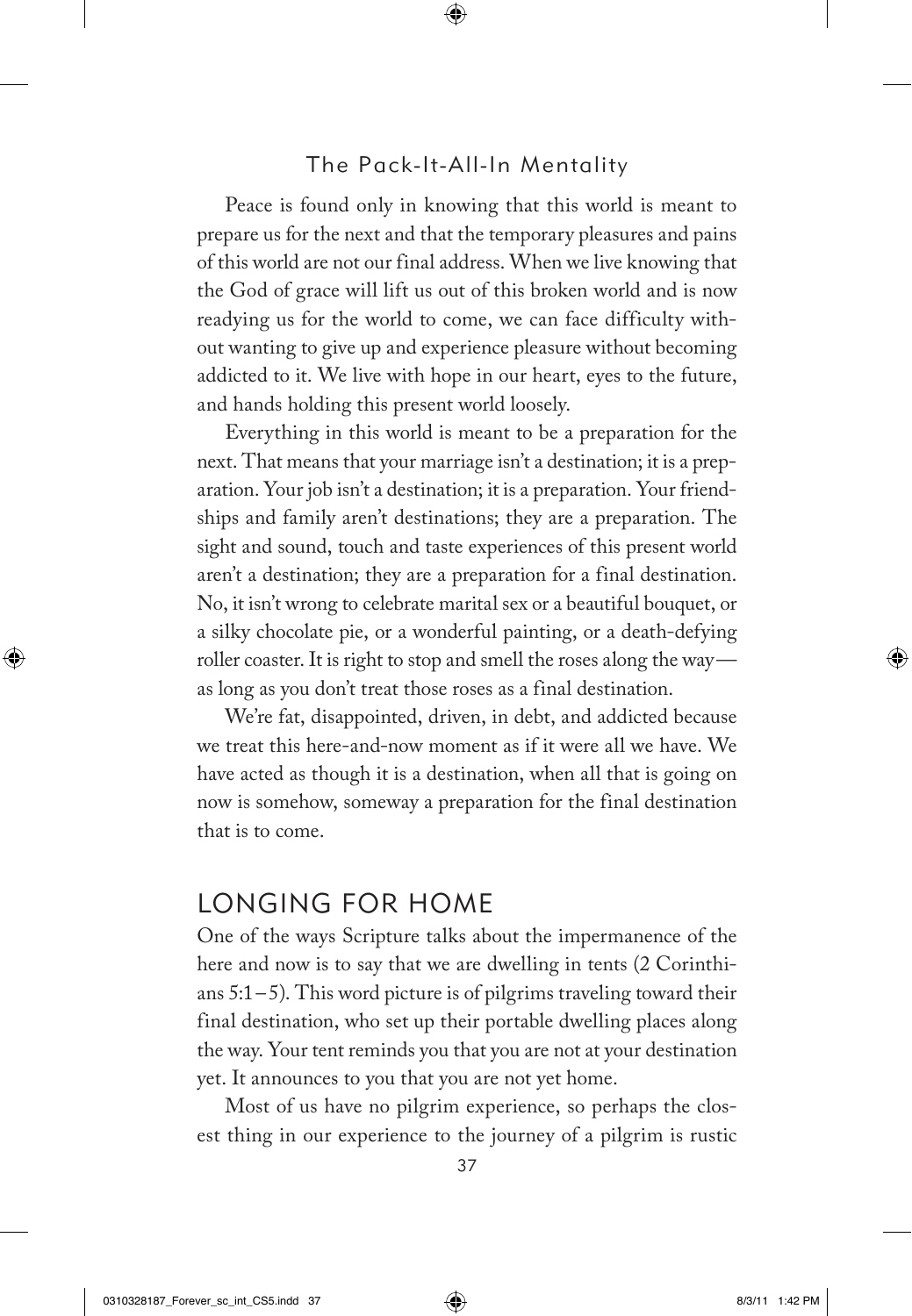camping. I am persuaded that the whole purpose of camping is to make a person long for home! On that first day in the woods, putting up the tent is exciting, but three days later your tent has unpleasant odors you can't explain. You love the taste of food cooked over an open flame (that's ash!), but three days later you are tired of foraging for wood and irritated by how fast it burns. You were excited at the prospect of catching your dinner from the stream running past your campsite, which is reported to be teeming with trout, but all you have snagged are the roots on the bottom.

You're now four days in and your back hurts, there seems to be no more felled wood to forage, and you're tired of keeping the fire going anyway. You look into what was once an ice- and food-filled cooler to see the family-sized steak you have reserved floating gray and oozing in a pool of blood-stained water. Suddenly you begin to think fondly of home. You think of your soft and inviting mattress, the stove in your kitchen where you just twist a knob and get flame, the red New York strips you left in the freezer, and the house that you are pleased to call your home. You stand there hoping that someone will break the silence and say, "Why don't we go home?" Your four days in the wilderness have accomplished their mission. They have prepared you to appreciate home!

But generally in America we treat camping as a destination rather than a temporary location. We camp in sixty-foot motor homes that have a kitchen like Emeril Legasse's, a forty-two-inch flat screen, air conditioning, and indoor plumbing. We work to make the campsite more comfortable than home! No wonder we don't care if we ever return. No wonder we want life to be one endless vacation. No wonder we want to pack it all in.

But the pack-it-all-in mentality is not only bad for the people around us who will never be able to measure up; it is debilitating to us as well. It ignores the fact that we are broken and our world is broken and that both are in need of redemption. And it misses the hope that someday what is wrong will be righted and what is